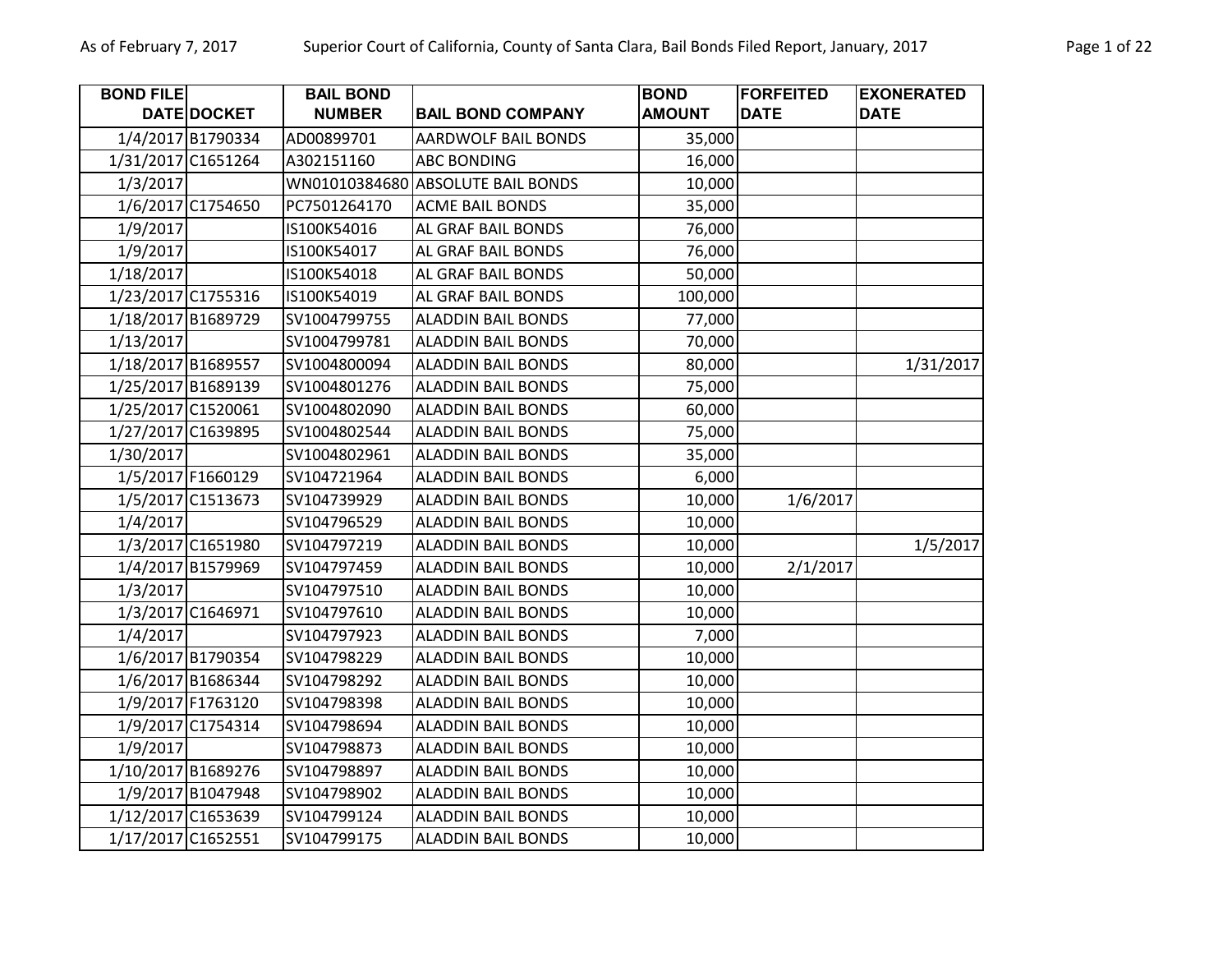| <b>BOND FILE</b>   |             | <b>BAIL BOND</b> |                           | <b>BOND</b>   | <b>FORFEITED</b> | <b>EXONERATED</b> |
|--------------------|-------------|------------------|---------------------------|---------------|------------------|-------------------|
|                    | DATE DOCKET | <b>NUMBER</b>    | <b>BAIL BOND COMPANY</b>  | <b>AMOUNT</b> | <b>DATE</b>      | <b>DATE</b>       |
| 1/10/2017 C1650597 |             | SV104799219      | <b>ALADDIN BAIL BONDS</b> | 3,000         | 1/24/2017        |                   |
| 1/13/2017          |             | SV104799436      | <b>ALADDIN BAIL BONDS</b> | 10,000        |                  |                   |
| 1/13/2017 F1662642 |             | SV104799437      | <b>ALADDIN BAIL BONDS</b> | 6,000         |                  |                   |
| 1/17/2017 F1660543 |             | SV104799492      | <b>ALADDIN BAIL BONDS</b> | 10,000        |                  |                   |
| 1/17/2017 C1643562 |             | SV104799517      | <b>ALADDIN BAIL BONDS</b> | 10,000        |                  |                   |
| 1/12/2017          |             | SV104799543      | <b>ALADDIN BAIL BONDS</b> | 10,000        |                  |                   |
| 1/13/2017          |             | SV104799701      | <b>ALADDIN BAIL BONDS</b> | 10,000        |                  |                   |
| 1/13/2017          |             | SV104799703      | <b>ALADDIN BAIL BONDS</b> | 10,000        |                  |                   |
| 1/18/2017 B1687258 |             | SV104799998      | <b>ALADDIN BAIL BONDS</b> | 8,000         |                  |                   |
| 1/18/2017          |             | SV104800017      | <b>ALADDIN BAIL BONDS</b> | 10,000        |                  |                   |
| 1/18/2017          |             | SV104800072      | <b>ALADDIN BAIL BONDS</b> | 10,000        |                  |                   |
| 1/18/2017 C1754429 |             | SV104800164      | <b>ALADDIN BAIL BONDS</b> | 10,000        |                  |                   |
| 1/19/2017 B1582134 |             | SV104800462      | <b>ALADDIN BAIL BONDS</b> | 10,000        |                  |                   |
| 1/18/2017          |             | SV104800533      | <b>ALADDIN BAIL BONDS</b> | 10,000        |                  |                   |
| 1/18/2017          |             | SV104800794      | <b>ALADDIN BAIL BONDS</b> | 10,000        |                  |                   |
| 1/23/2017 B1684869 |             | SV104800853      | <b>ALADDIN BAIL BONDS</b> | 10,000        |                  |                   |
| 1/20/2017          |             | SV104800890      | <b>ALADDIN BAIL BONDS</b> | 10,000        |                  |                   |
| 1/25/2017 B1689408 |             | SV104800919      | <b>ALADDIN BAIL BONDS</b> | 10,000        |                  |                   |
| 1/23/2017 B1688654 |             | SV104801747      | <b>ALADDIN BAIL BONDS</b> | 10,000        |                  |                   |
| 1/27/2017 C1634510 |             | SV104802080      | <b>ALADDIN BAIL BONDS</b> | 5,000         |                  |                   |
| 1/26/2017          |             | SV104802198      | <b>ALADDIN BAIL BONDS</b> | 6,000         |                  |                   |
| 1/26/2017          |             | SV1048022042     | <b>ALADDIN BAIL BONDS</b> | 10,000        |                  |                   |
| 1/30/2017 B1689633 |             | SV104802437      | <b>ALADDIN BAIL BONDS</b> | 10,000        |                  |                   |
| 1/30/2017 C1641784 |             | SV104802604      | <b>ALADDIN BAIL BONDS</b> | 10,000        |                  |                   |
| 1/27/2017 B1689203 |             | SV104802639      | <b>ALADDIN BAIL BONDS</b> | 10,000        |                  |                   |
| 1/30/2017          |             | SV104802657      | <b>ALADDIN BAIL BONDS</b> | 10,000        |                  |                   |
| 1/30/2017 B1685609 |             | SV104802717      | <b>ALADDIN BAIL BONDS</b> | 10,000        |                  |                   |
| 1/18/2017 B1581831 |             | SV254775254      | <b>ALADDIN BAIL BONDS</b> | 5,000         |                  |                   |
| 1/30/2017          |             | SV254783073      | <b>ALADDIN BAIL BONDS</b> | 25,000        |                  |                   |
| 1/4/2017           |             | SV254796517      | <b>ALADDIN BAIL BONDS</b> | 10,000        |                  |                   |
| 1/3/2017           |             | SV254796524      | <b>ALADDIN BAIL BONDS</b> | 25,000        |                  |                   |
| 1/4/2017           |             | SV254796538      | <b>ALADDIN BAIL BONDS</b> | 15,000        |                  |                   |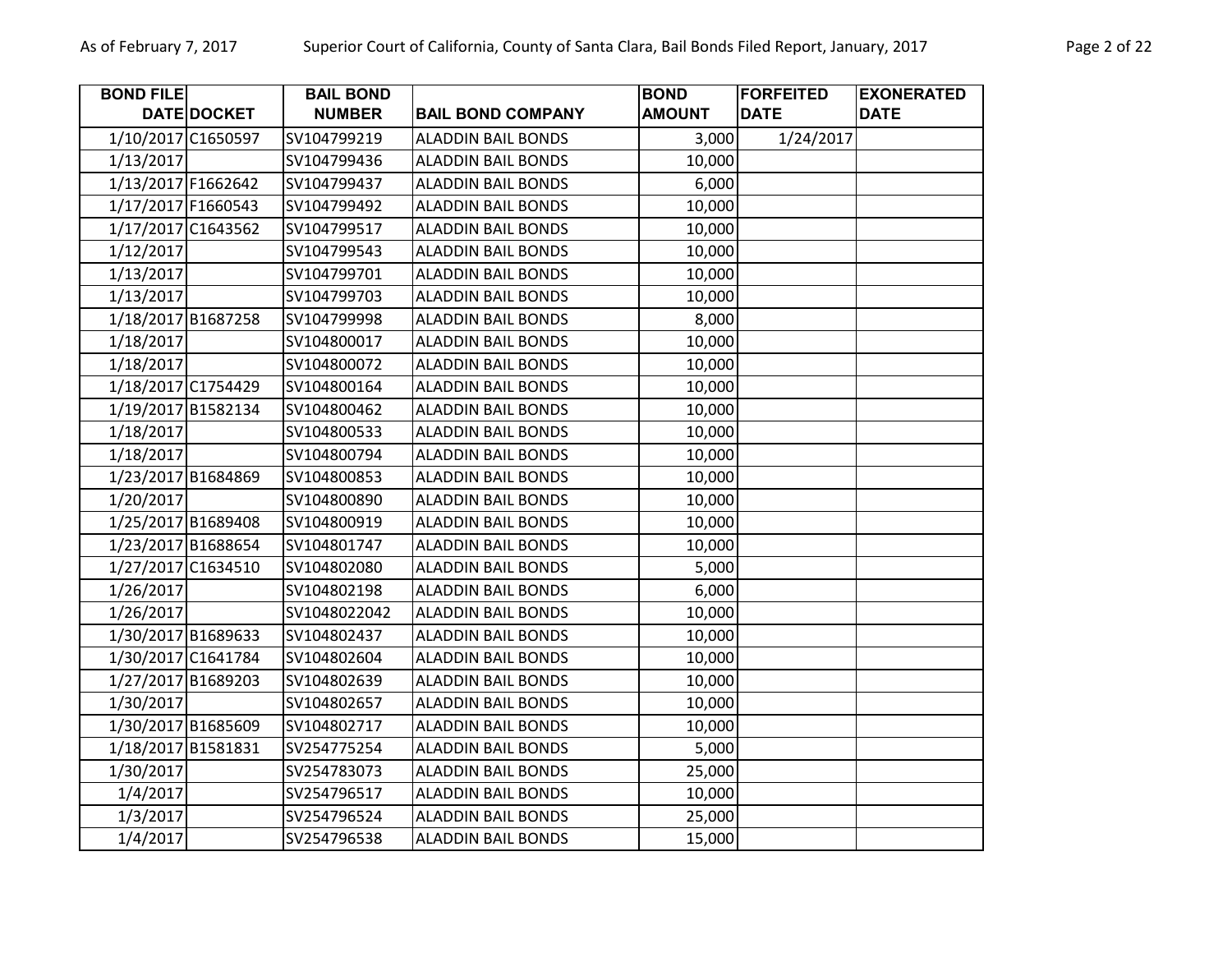| <b>BOND FILE</b> |                    | <b>BAIL BOND</b> |                           | <b>BOND</b>   | <b>FORFEITED</b> | <b>EXONERATED</b> |
|------------------|--------------------|------------------|---------------------------|---------------|------------------|-------------------|
|                  | DATE DOCKET        | <b>NUMBER</b>    | <b>BAIL BOND COMPANY</b>  | <b>AMOUNT</b> | <b>DATE</b>      | <b>DATE</b>       |
| 1/4/2017         |                    | SV254796769      | <b>ALADDIN BAIL BONDS</b> | 13,000        |                  |                   |
| 1/4/2017         |                    | SV254796779      | <b>ALADDIN BAIL BONDS</b> | 14,000        |                  |                   |
|                  | 1/12/2017 C1648062 | SV254797028      | <b>ALADDIN BAIL BONDS</b> | 20,000        | 1/23/2017        |                   |
| 1/4/2017         |                    | SV254797137      | <b>ALADDIN BAIL BONDS</b> | 25,000        |                  |                   |
|                  | 1/3/2017 C1651519  | SV254797237      | <b>ALADDIN BAIL BONDS</b> | 20,000        |                  |                   |
|                  | 1/3/2017 C1520302  | SV254797253      | <b>ALADDIN BAIL BONDS</b> | 15,000        |                  | 1/30/2017         |
| 1/3/2017         |                    | SV254797260      | <b>ALADDIN BAIL BONDS</b> | 25,000        |                  |                   |
| 1/3/2017         |                    | SV254797375      | <b>ALADDIN BAIL BONDS</b> | 25,000        |                  |                   |
|                  | 1/3/2017 C1654156  | SV254797391      | <b>ALADDIN BAIL BONDS</b> | 15,000        |                  |                   |
| 1/3/2017         |                    | SV254797397      | <b>ALADDIN BAIL BONDS</b> | 25,000        |                  |                   |
| 1/3/2017         |                    | SV254797498      | <b>ALADDIN BAIL BONDS</b> | 20,000        |                  |                   |
|                  | 1/3/2017 C1635238  | SV254797558      | <b>ALADDIN BAIL BONDS</b> | 15,000        |                  |                   |
| 1/3/2017         |                    | SV254797646      | <b>ALADDIN BAIL BONDS</b> | 25,000        |                  |                   |
|                  | 1/4/2017 B1790339  | SV254797756      | <b>ALADDIN BAIL BONDS</b> | 25,000        |                  |                   |
|                  | 1/3/2017 C1652664  | SV254797762      | <b>ALADDIN BAIL BONDS</b> | 15,000        | 2/1/2017         |                   |
| 1/4/2017         |                    | SV254797926      | <b>ALADDIN BAIL BONDS</b> | 15,000        |                  |                   |
|                  | 1/4/2017 C1643834  | SV254798005      | <b>ALADDIN BAIL BONDS</b> | 25,000        |                  |                   |
| 1/5/2017         |                    | SV254798046      | <b>ALADDIN BAIL BONDS</b> | 15,000        |                  |                   |
| 1/6/2017         |                    | SV254798226      | <b>ALADDIN BAIL BONDS</b> | 25,000        |                  |                   |
| 1/9/2017         |                    | SV254798243      | <b>ALADDIN BAIL BONDS</b> | 25,000        |                  |                   |
| 1/9/2017         |                    | SV254798277      | <b>ALADDIN BAIL BONDS</b> | 11,000        |                  |                   |
| 1/6/2017         |                    | SV254798390      | <b>ALADDIN BAIL BONDS</b> | 25,000        |                  |                   |
|                  | 1/10/2017 C1498470 | SV254798493      | <b>ALADDIN BAIL BONDS</b> | 25,000        |                  |                   |
|                  | 1/11/2017 B1685834 | SV254798514      | <b>ALADDIN BAIL BONDS</b> | 25,000        |                  |                   |
| 1/9/2017         |                    | SV254798761      | <b>ALADDIN BAIL BONDS</b> | 25,000        |                  |                   |
| 1/9/2017         |                    | SV254798763      | <b>ALADDIN BAIL BONDS</b> | 20,000        |                  |                   |
| 1/9/2017         |                    | SV254798766      | <b>ALADDIN BAIL BONDS</b> | 25,000        |                  |                   |
| 1/9/2017         |                    | SV254798782      | <b>ALADDIN BAIL BONDS</b> | 15,000        |                  |                   |
| 1/9/2017         |                    | SV254798850      | <b>ALADDIN BAIL BONDS</b> | 12,000        |                  |                   |
| 1/9/2017         |                    | SV254798868      | <b>ALADDIN BAIL BONDS</b> | 25,000        |                  |                   |
| 1/9/2017         |                    | SV254798885      | <b>ALADDIN BAIL BONDS</b> | 25,000        |                  |                   |
| 1/11/2017        |                    | SV254799301      | <b>ALADDIN BAIL BONDS</b> | 25,000        |                  |                   |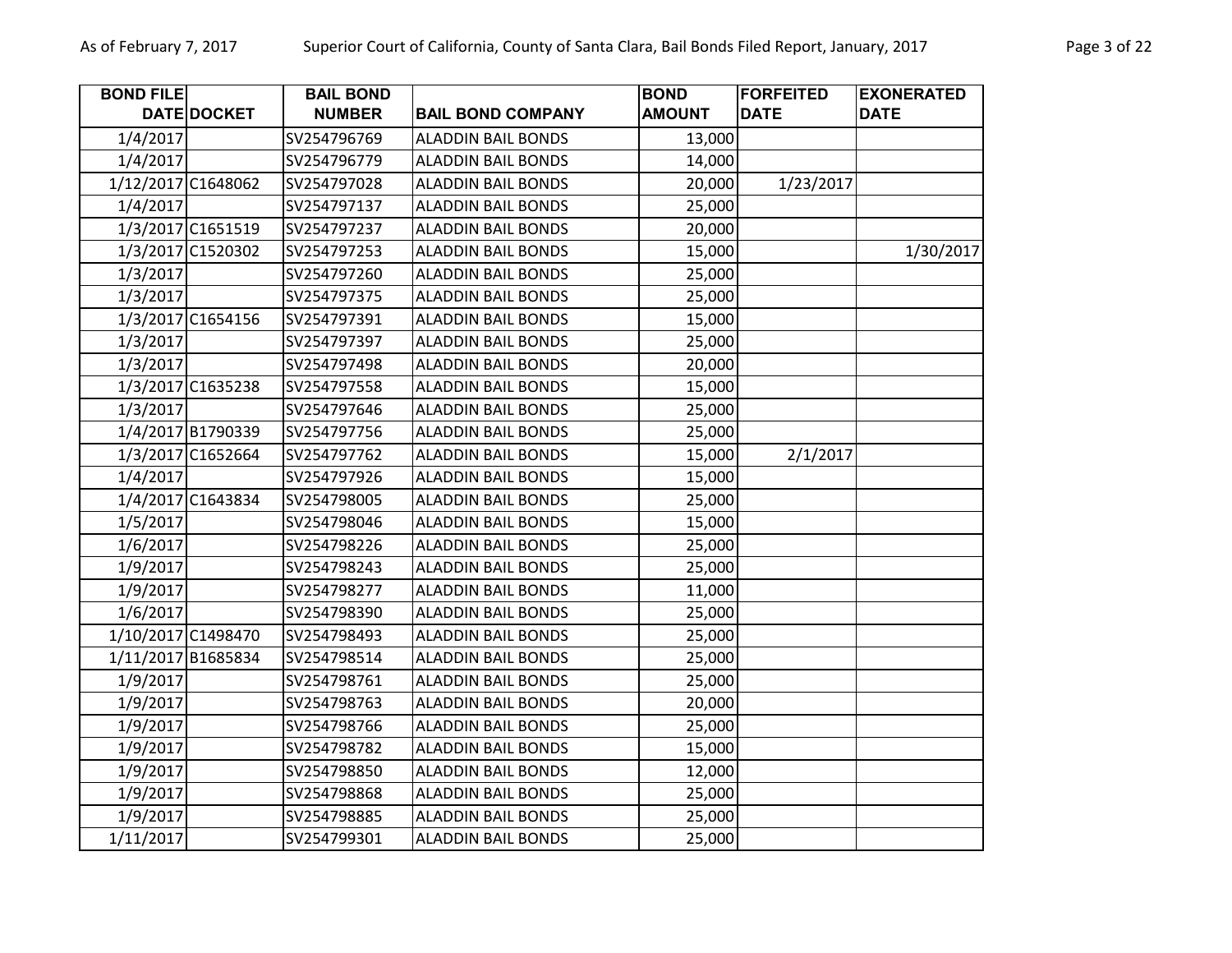| <b>BOND FILE</b>   |                    | <b>BAIL BOND</b> |                           | <b>BOND</b>   | <b>FORFEITED</b> | <b>EXONERATED</b> |
|--------------------|--------------------|------------------|---------------------------|---------------|------------------|-------------------|
|                    | <b>DATE DOCKET</b> | <b>NUMBER</b>    | <b>BAIL BOND COMPANY</b>  | <b>AMOUNT</b> | <b>DATE</b>      | <b>DATE</b>       |
| 1/12/2017 B1689288 |                    | SV254799347      | <b>ALADDIN BAIL BONDS</b> | 10,000        |                  |                   |
| 1/11/2017          |                    | SV254799416      | <b>ALADDIN BAIL BONDS</b> | 25,000        |                  |                   |
| 1/11/2017 B1689555 |                    | SV254799442      | <b>ALADDIN BAIL BONDS</b> | 15,000        |                  |                   |
| 1/18/2017          |                    | SV254799927      | <b>ALADDIN BAIL BONDS</b> | 18,000        |                  |                   |
| 1/18/2017 C1482522 |                    | SV254799978      | <b>ALADDIN BAIL BONDS</b> | 10,000        |                  |                   |
| 1/19/2017 F1661645 |                    | SV254800227      | <b>ALADDIN BAIL BONDS</b> | 10,000        |                  |                   |
| 1/19/2017 F1555865 |                    | SV254800228      | <b>ALADDIN BAIL BONDS</b> | 10,000        |                  |                   |
| 1/18/2017          |                    | SV254800265      | <b>ALADDIN BAIL BONDS</b> | 25,000        |                  |                   |
| 1/18/2017          |                    | SV254800327      | <b>ALADDIN BAIL BONDS</b> | 15,000        |                  |                   |
| 1/18/2017          |                    | SV254800343      | <b>ALADDIN BAIL BONDS</b> | 25,000        |                  |                   |
| 1/18/2017          |                    | SV254800347      | <b>ALADDIN BAIL BONDS</b> | 25,000        |                  |                   |
| 1/18/2017 C1652048 |                    | SV254800532      | <b>ALADDIN BAIL BONDS</b> | 20,000        |                  |                   |
| 1/18/2017          |                    | SV254800600      | <b>ALADDIN BAIL BONDS</b> | 25,000        |                  |                   |
| 1/18/2017          |                    | SV254800609      | <b>ALADDIN BAIL BONDS</b> | 25,000        |                  |                   |
| 1/18/2017          |                    | SV254800655      | <b>ALADDIN BAIL BONDS</b> | 15,000        |                  |                   |
| 1/18/2017          |                    | SV254800750      | <b>ALADDIN BAIL BONDS</b> | 25,000        |                  |                   |
| 1/18/2017 B1684849 |                    | SV254800840      | <b>ALADDIN BAIL BONDS</b> | 20,000        |                  |                   |
| 1/20/2017          |                    | SV254800905      | <b>ALADDIN BAIL BONDS</b> | 25,000        |                  |                   |
| 1/20/2017 C1652016 |                    | SV254800957      | <b>ALADDIN BAIL BONDS</b> | 20,000        |                  |                   |
| 1/20/2017 C1642935 |                    | SV254801171      | <b>ALADDIN BAIL BONDS</b> | 10,000        | 1/20/2017        |                   |
| 1/23/2017 B1790131 |                    | SV254801288      | <b>ALADDIN BAIL BONDS</b> | 15,000        |                  | 1/31/2017         |
| 1/23/2017          |                    | SV254801318      | <b>ALADDIN BAIL BONDS</b> | 25,000        |                  |                   |
| 1/23/2017          |                    | SV254801760      | <b>ALADDIN BAIL BONDS</b> | 25,000        |                  |                   |
| 1/23/2017          |                    | SV254801770      | <b>ALADDIN BAIL BONDS</b> | 25,000        |                  |                   |
| 1/23/2017 C1637145 |                    | SV254801771      | <b>ALADDIN BAIL BONDS</b> | 11,000        |                  |                   |
| 1/23/2017          |                    | SV254801791      | <b>ALADDIN BAIL BONDS</b> | 25,000        |                  |                   |
| 1/25/2017          |                    | SV254801793      | <b>ALADDIN BAIL BONDS</b> | 25,000        |                  |                   |
| 1/23/2017          |                    | SV254801800      | <b>ALADDIN BAIL BONDS</b> | 25,000        |                  |                   |
| 1/23/2017          |                    | SV254801837      | <b>ALADDIN BAIL BONDS</b> | 25,000        |                  |                   |
| 1/31/2017 C1654173 |                    | SV254801876      | <b>ALADDIN BAIL BONDS</b> | 25,000        |                  |                   |
| 1/24/2017          |                    | SV254801921      | <b>ALADDIN BAIL BONDS</b> | 25,000        |                  |                   |
| 1/25/2017          |                    | SV254802055      | <b>ALADDIN BAIL BONDS</b> | 25,000        |                  |                   |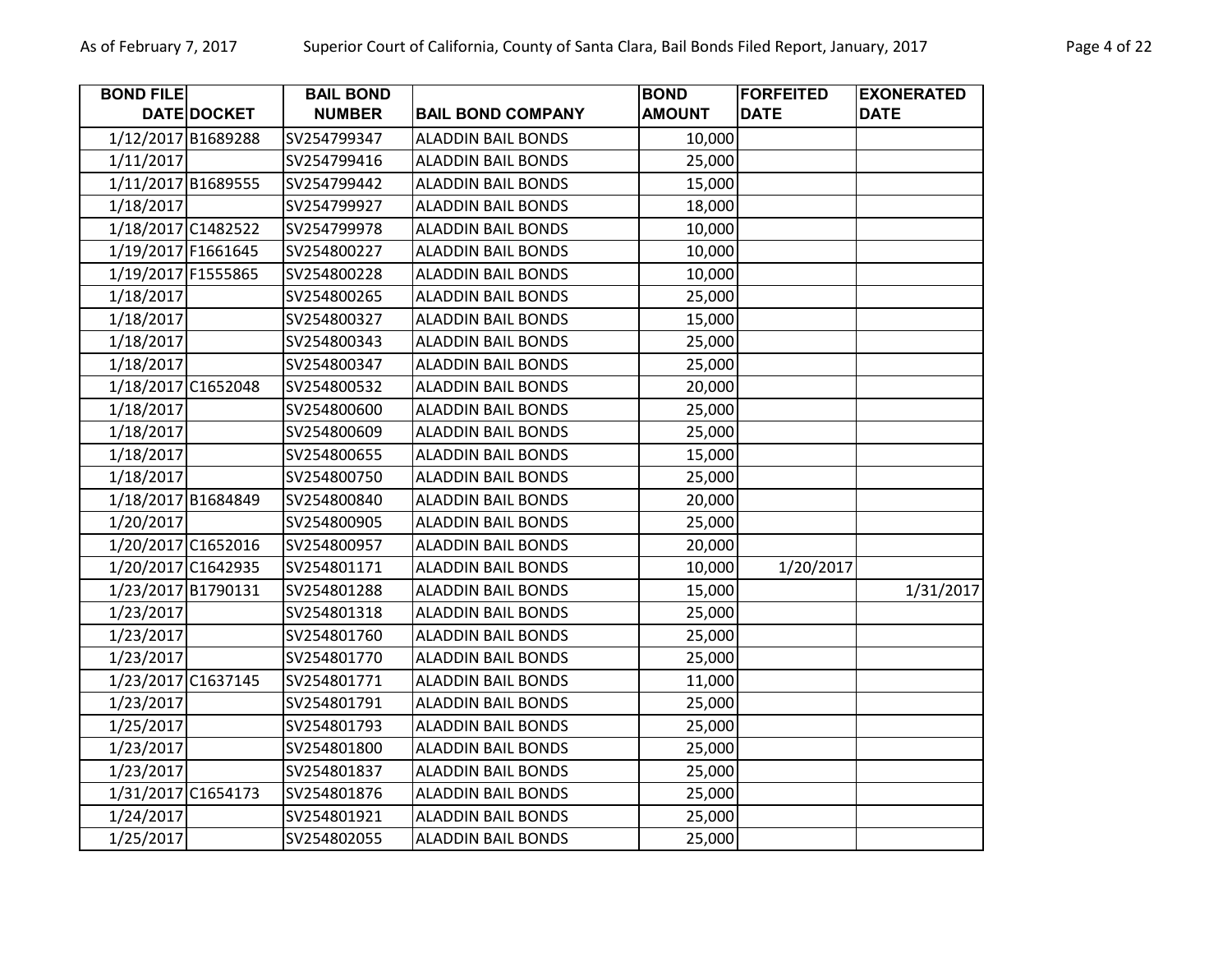| <b>BOND FILE</b>   |                    | <b>BAIL BOND</b> |                           | <b>BOND</b>   | <b>FORFEITED</b> | <b>EXONERATED</b> |
|--------------------|--------------------|------------------|---------------------------|---------------|------------------|-------------------|
|                    | <b>DATE DOCKET</b> | <b>NUMBER</b>    | <b>BAIL BOND COMPANY</b>  | <b>AMOUNT</b> | <b>DATE</b>      | <b>DATE</b>       |
| 1/26/2017          |                    | SV254802264      | <b>ALADDIN BAIL BONDS</b> | 25,000        |                  |                   |
| 1/27/2017 C1636880 |                    | SV254802562      | <b>ALADDIN BAIL BONDS</b> | 20,000        |                  |                   |
| 1/30/2017 F1763360 |                    | SV254802608      | <b>ALADDIN BAIL BONDS</b> | 15,000        |                  |                   |
| 1/30/2017          |                    | SV254802696      | <b>ALADDIN BAIL BONDS</b> | 15,000        |                  |                   |
| 1/30/2017          |                    | SV254802914      | <b>ALADDIN BAIL BONDS</b> | 16,000        |                  |                   |
| 1/31/2017          |                    | SV254803394      | <b>ALADDIN BAIL BONDS</b> | 25,000        |                  |                   |
| 1/31/2017          |                    | SV254803418      | <b>ALADDIN BAIL BONDS</b> | 25,000        |                  |                   |
| 1/31/2017          |                    | SV254803511      | <b>ALADDIN BAIL BONDS</b> | 15,000        |                  |                   |
| 1/31/2017          |                    | SV504783078      | <b>ALADDIN BAIL BONDS</b> | 35,000        |                  |                   |
|                    | 1/3/2017 C1652355  | SV504794348      | <b>ALADDIN BAIL BONDS</b> | 10,000        |                  |                   |
|                    | 1/3/2017 C1648321  | SV504797227      | <b>ALADDIN BAIL BONDS</b> | 33,000        | 1/19/2017        |                   |
|                    | 1/3/2017 C1649218  | SV504797230      | <b>ALADDIN BAIL BONDS</b> | 30,000        | 1/19/2017        |                   |
| 1/3/2017           |                    | SV504797647      | <b>ALADDIN BAIL BONDS</b> | 31,000        |                  |                   |
|                    | 1/3/2017 C1522289  | SV504797788      | <b>ALADDIN BAIL BONDS</b> | 30,000        |                  |                   |
|                    | 1/4/2017 B1789918  | SV504797940      | <b>ALADDIN BAIL BONDS</b> | 30,000        |                  |                   |
| 1/4/2017           |                    | SV504797984      | <b>ALADDIN BAIL BONDS</b> | 50,000        |                  |                   |
|                    | 1/6/2017 C1517805  | SV504798371      | <b>ALADDIN BAIL BONDS</b> | 50,000        |                  |                   |
|                    | 1/6/2017 C1754133  | SV504798388      | <b>ALADDIN BAIL BONDS</b> | 30,000        |                  |                   |
| 1/10/2017 C1649010 |                    | SV504798553      | <b>ALADDIN BAIL BONDS</b> | 30,000        |                  |                   |
| 1/9/2017           |                    | SV504798607      | <b>ALADDIN BAIL BONDS</b> | 31,000        |                  |                   |
| 1/17/2017 F1661303 |                    | SV504799766      | <b>ALADDIN BAIL BONDS</b> | 40,000        |                  |                   |
| 1/18/2017 B1790061 |                    | SV504799814      | <b>ALADDIN BAIL BONDS</b> | 50,000        |                  |                   |
| 1/18/2017 B1790061 |                    | SV504800206      | <b>ALADDIN BAIL BONDS</b> | 50,000        |                  |                   |
| 1/19/2017          |                    | SV504800261      | <b>ALADDIN BAIL BONDS</b> | 25,000        |                  |                   |
| 1/18/2017          |                    | SV504800786      | <b>ALADDIN BAIL BONDS</b> | 47,000        |                  |                   |
| 1/20/2017 C1651241 |                    | SV504800956      | <b>ALADDIN BAIL BONDS</b> | 40,000        |                  |                   |
| 1/25/2017          |                    | SV504801363      | <b>ALADDIN BAIL BONDS</b> | 35,000        |                  |                   |
| 1/23/2017          |                    | SV504801558      | <b>ALADDIN BAIL BONDS</b> | 45,000        |                  |                   |
| 1/23/2017          |                    | SV504801568      | <b>ALADDIN BAIL BONDS</b> | 30,000        |                  |                   |
| 1/27/2017          |                    | SV504802453      | <b>ALADDIN BAIL BONDS</b> | 25,000        |                  |                   |
| 1/27/2017 C1514432 |                    | SV504802542      | <b>ALADDIN BAIL BONDS</b> | 30,000        |                  |                   |
| 1/30/2017          |                    | SV504803017      | <b>ALADDIN BAIL BONDS</b> | 36,000        |                  |                   |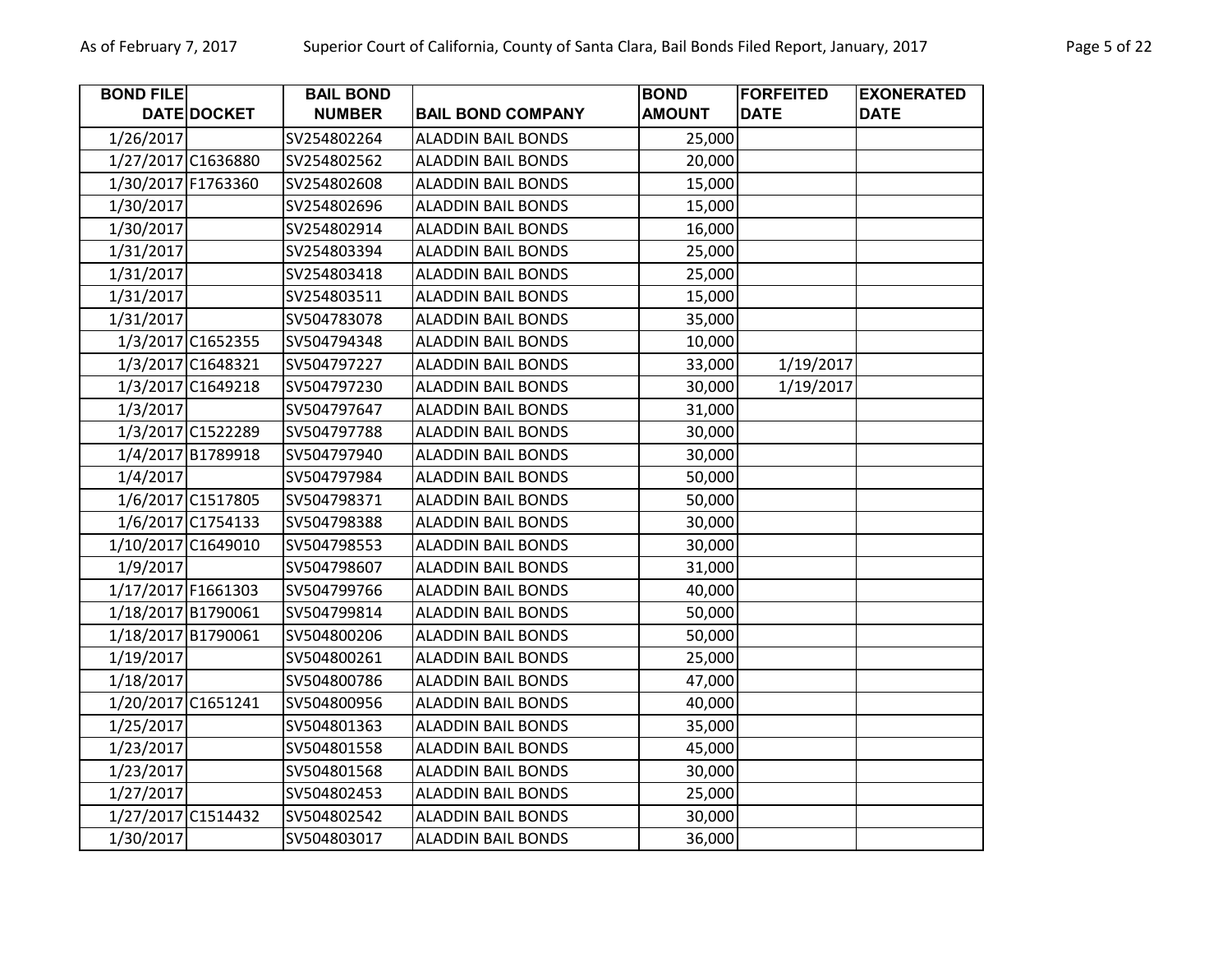| <b>BOND FILE</b> |                    | <b>BAIL BOND</b> |                           | <b>BOND</b>   | <b>FORFEITED</b> | <b>EXONERATED</b> |
|------------------|--------------------|------------------|---------------------------|---------------|------------------|-------------------|
|                  | DATE DOCKET        | <b>NUMBER</b>    | <b>BAIL BOND COMPANY</b>  | <b>AMOUNT</b> | <b>DATE</b>      | <b>DATE</b>       |
|                  | 1/30/2017 C1756334 | SV504803041      | <b>ALADDIN BAIL BONDS</b> | 32,000        |                  |                   |
| 1/31/2017        |                    | SV504803476      | <b>ALADDIN BAIL BONDS</b> | 40,000        |                  |                   |
|                  | 1/10/2017 C1521805 | SV54796192       | <b>ALADDIN BAIL BONDS</b> | 5,000         | 1/23/2017        |                   |
|                  | 1/4/2017 C1646218  | SV54796639       | <b>ALADDIN BAIL BONDS</b> | 5,000         |                  | 1/31/2017         |
|                  | 1/5/2017 C1636934  | SV54796785       | <b>ALADDIN BAIL BONDS</b> | 5,000         |                  |                   |
|                  | 1/3/2017 B1686776  | SV54797081       | <b>ALADDIN BAIL BONDS</b> | 1,000         |                  |                   |
|                  | 1/3/2017 C1521720  | SV54797461       | <b>ALADDIN BAIL BONDS</b> | 5,000         | 1/30/2017        |                   |
|                  | 1/5/2017 C1651296  | SV54797997       | <b>ALADDIN BAIL BONDS</b> | 5,000         |                  |                   |
|                  | 1/5/2017 C1653288  | SV54798080       | <b>ALADDIN BAIL BONDS</b> | 5,000         | 1/12/2017        |                   |
|                  | 1/9/2017 B1789938  | SV54798474       | <b>ALADDIN BAIL BONDS</b> | 1,000         |                  | 1/18/2017         |
|                  | 1/9/2017 C1515926  | SV54798682       | <b>ALADDIN BAIL BONDS</b> | 5,000         |                  |                   |
|                  | 1/12/2017 C1651201 | SV54799109       | <b>ALADDIN BAIL BONDS</b> | 5,000         |                  |                   |
|                  | 1/10/2017 C1642887 | SV54799222       | <b>ALADDIN BAIL BONDS</b> | 3,000         | 1/24/2017        |                   |
|                  | 1/17/2017 F1660327 | SV54799491       | <b>ALADDIN BAIL BONDS</b> | 5,000         |                  |                   |
|                  | 1/18/2017 C1650832 | SV54799888       | <b>ALADDIN BAIL BONDS</b> | 5,000         |                  |                   |
|                  | 1/18/2017 C1643732 | SV54799926       | <b>ALADDIN BAIL BONDS</b> | 5,000         |                  |                   |
|                  | 1/18/2017 C1499379 | SV54800016       | <b>ALADDIN BAIL BONDS</b> | 1,000         |                  |                   |
| 1/18/2017        |                    | SV54800054       | <b>ALADDIN BAIL BONDS</b> | 5,000         |                  |                   |
|                  | 1/18/2017 B1789938 | SV54800093       | <b>ALADDIN BAIL BONDS</b> | 5,000         |                  | 1/31/2017         |
|                  | 1/18/2017 B1790096 | SV54800127       | <b>ALADDIN BAIL BONDS</b> | 1,000         |                  | 1/18/2017         |
|                  | 1/18/2017 B1790060 | SV54800425       | <b>ALADDIN BAIL BONDS</b> | 5,000         |                  |                   |
|                  | 1/18/2017 B1689641 | SV54800439       | <b>ALADDIN BAIL BONDS</b> | 5,000         |                  |                   |
|                  | 1/18/2017 C1650608 | SV54800777       | <b>ALADDIN BAIL BONDS</b> | 5,000         |                  |                   |
|                  | 1/19/2017 B1689751 | SV54800788       | <b>ALADDIN BAIL BONDS</b> | 5,000         |                  |                   |
|                  | 1/25/2017 C1490197 | SV54800804       | <b>ALADDIN BAIL BONDS</b> | 5,000         |                  |                   |
|                  | 1/23/2017 C1647593 | SV54800947       | <b>ALADDIN BAIL BONDS</b> | 5,000         |                  |                   |
|                  | 1/23/2017 C1642975 | SV54800948       | <b>ALADDIN BAIL BONDS</b> | 3,000         |                  |                   |
|                  | 1/20/2017 C1652783 | SV54800993       | <b>ALADDIN BAIL BONDS</b> | 5,000         |                  |                   |
| 1/23/2017        |                    | SV54801161       | <b>ALADDIN BAIL BONDS</b> | 2,000         |                  |                   |
|                  | 1/31/2017 C1496630 | SV54801218       | <b>ALADDIN BAIL BONDS</b> | 1,000         |                  |                   |
|                  | 1/31/2017 C1496762 | SV54801219       | <b>ALADDIN BAIL BONDS</b> | 2,000         |                  |                   |
|                  | 1/23/2017 C1647514 | SV54801606       | <b>ALADDIN BAIL BONDS</b> | 5,000         | 1/23/2017        |                   |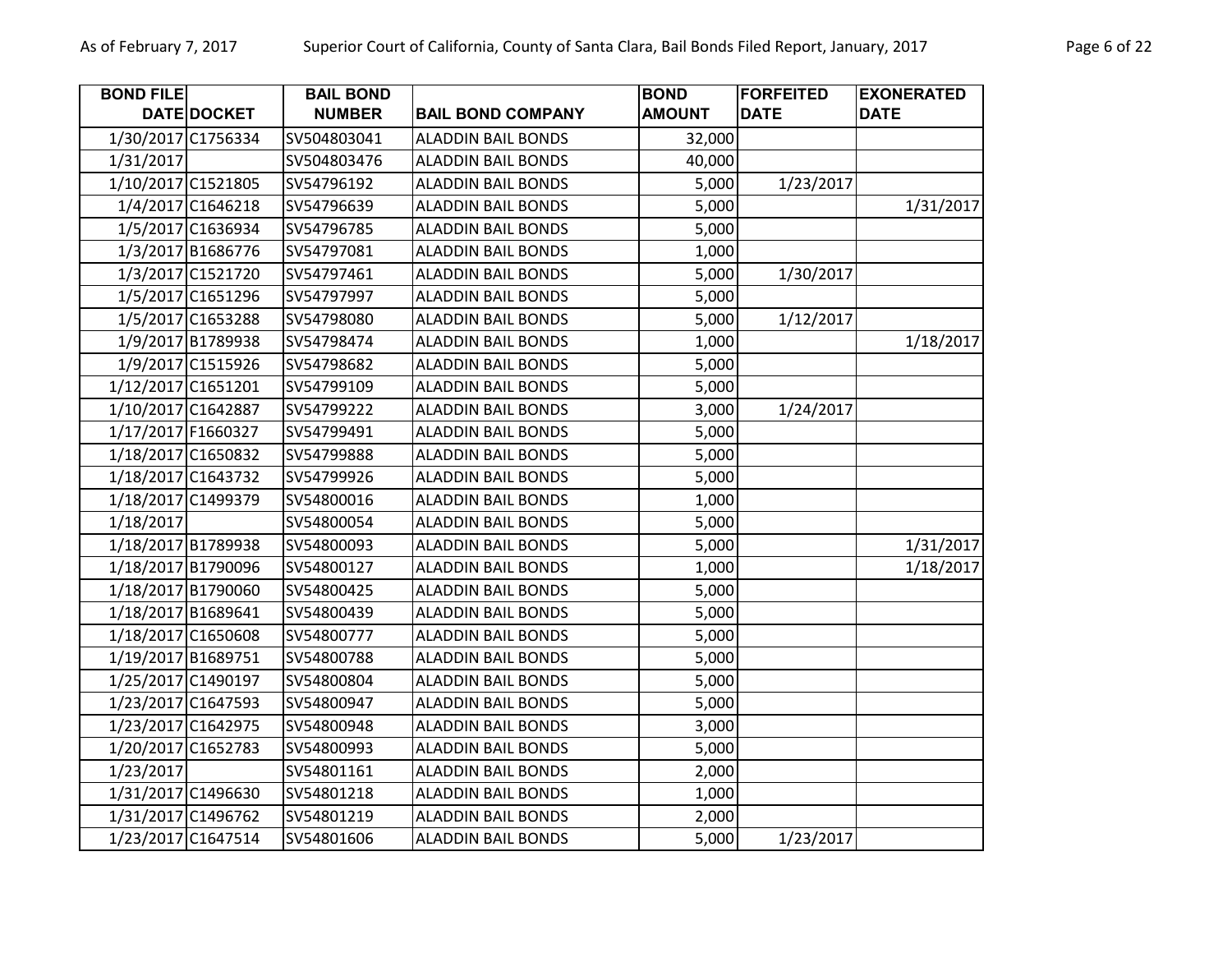| <b>BOND FILE</b>   |                    | <b>BAIL BOND</b> |                                | <b>BOND</b>   | <b>FORFEITED</b> | <b>EXONERATED</b> |
|--------------------|--------------------|------------------|--------------------------------|---------------|------------------|-------------------|
|                    | <b>DATE DOCKET</b> | <b>NUMBER</b>    | <b>BAIL BOND COMPANY</b>       | <b>AMOUNT</b> | <b>DATE</b>      | <b>DATE</b>       |
| 1/26/2017 C1649831 |                    | SV54802199       | <b>ALADDIN BAIL BONDS</b>      | 2,000         |                  |                   |
| 1/26/2017 C1646266 |                    | SV54802297       | <b>ALADDIN BAIL BONDS</b>      | 5,000         |                  |                   |
| 1/27/2017 C1755631 |                    | SV54802485       | <b>ALADDIN BAIL BONDS</b>      | 5,000         |                  |                   |
| 1/27/2017          |                    | SV54802492       | <b>ALADDIN BAIL BONDS</b>      | 1,000         |                  |                   |
| 1/30/2017          |                    | SV54802865       | <b>ALADDIN BAIL BONDS</b>      | 1,250         |                  |                   |
| 1/30/2017          |                    | SV54803201       | <b>ALADDIN BAIL BONDS</b>      | 2,000         |                  |                   |
| 1/30/2017 C1652463 |                    | SV54803221       | <b>ALADDIN BAIL BONDS</b>      | 5,000         |                  |                   |
| 1/31/2017 B1687107 |                    | SV54803482       | <b>ALADDIN BAIL BONDS</b>      | 5,000         |                  |                   |
| 1/19/2017 B1689751 |                    | T550592596       | <b>ALADDIN BAIL BONDS</b>      | 5,000         |                  |                   |
| 1/19/2017 F1556373 |                    | AS15453982       | ALICE CORTEZ BAIL BONDS        | 10,000        |                  |                   |
| 1/23/2017          |                    | AS15460642       | <b>ALICE CORTEZ BAIL BONDS</b> | 10,000        |                  |                   |
|                    | 1/9/2017 F1662611  | AS25254601       | ALICE CORTEZ BAIL BONDS        | 20,000        |                  |                   |
| 1/19/2017 F1449569 |                    | AS50189932       | ALICE CORTEZ BAIL BONDS        | 6,000         |                  |                   |
|                    | 1/3/2017 C1650202  |                  | 5105641692 ALL PRO BAIL BONDS  | 75,000        |                  |                   |
| 1/10/2017          |                    |                  | 5105651938 ALL PRO BAIL BONDS  | 75,000        |                  |                   |
|                    | 1/3/2017 C1637132  |                  | 5113469255 ALL PRO BAIL BONDS  | 5,000         |                  |                   |
| 1/10/2017 C1644394 |                    |                  | 5113482531 ALL PRO BAIL BONDS  | 10,000        |                  |                   |
|                    | 1/4/2017 B1686268  |                  | 5113484775 ALL PRO BAIL BONDS  | 10,000        |                  |                   |
|                    | 1/3/2017 C1653026  |                  | 5113484788 ALL PRO BAIL BONDS  | 5,000         | 1/30/2017        |                   |
| 1/3/2017           |                    |                  | 5113484791 ALL PRO BAIL BONDS  | 11,000        |                  |                   |
| 1/3/2017           |                    |                  | 5113484803 ALL PRO BAIL BONDS  | 10,000        |                  |                   |
|                    | 1/4/2017 F1663066  |                  | 5113484816 ALL PRO BAIL BONDS  | 7,000         |                  |                   |
|                    | 1/4/2017 B1686148  |                  | 5113484832 ALL PRO BAIL BONDS  | 8,000         |                  | 2/1/2017          |
| 1/3/2017           |                    |                  | 5113484845 ALL PRO BAIL BONDS  | 10,000        |                  |                   |
| 1/3/2017           |                    |                  | 5113484858 ALL PRO BAIL BONDS  | 11,000        |                  |                   |
|                    | 1/3/2017 C1650043  |                  | 5113484861 ALL PRO BAIL BONDS  | 5,000         |                  |                   |
| 1/17/2017 C1651295 |                    |                  | 5113484874 ALL PRO BAIL BONDS  | 5,000         |                  |                   |
| 1/25/2017 F1660992 |                    |                  | 5113484887 ALL PRO BAIL BONDS  | 10,000        |                  |                   |
| 1/3/2017           |                    |                  | 5113484890 ALL PRO BAIL BONDS  | 5,000         |                  |                   |
|                    | 1/5/2017 C1651306  |                  | 5113484902 ALL PRO BAIL BONDS  | 10,000        |                  |                   |
| 1/10/2017          |                    |                  | 5113484944 ALL PRO BAIL BONDS  | 5,000         |                  |                   |
| 1/18/2017          |                    |                  | 5113484957 ALL PRO BAIL BONDS  | 2,500         |                  |                   |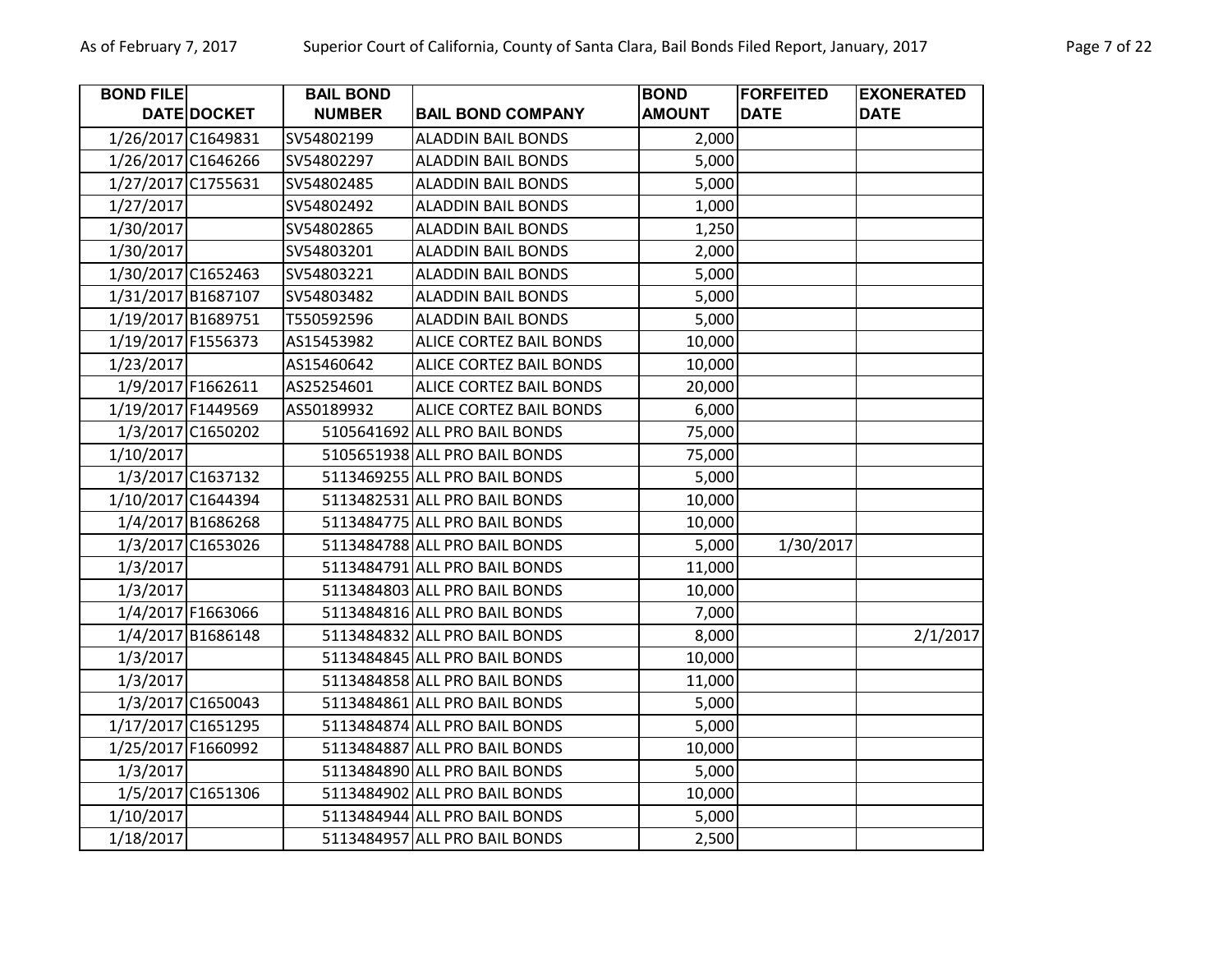| <b>BOND FILE</b>   |                   | <b>BAIL BOND</b> |                               | <b>BOND</b>   | <b>FORFEITED</b> | <b>EXONERATED</b> |
|--------------------|-------------------|------------------|-------------------------------|---------------|------------------|-------------------|
|                    | DATE DOCKET       | <b>NUMBER</b>    | <b>BAIL BOND COMPANY</b>      | <b>AMOUNT</b> | <b>DATE</b>      | <b>DATE</b>       |
| 1/11/2017 C1646366 |                   |                  | 5113484960 ALL PRO BAIL BONDS | 5,000         |                  |                   |
| 1/12/2017          |                   |                  | 5113485011 ALL PRO BAIL BONDS | 10,000        | 1/18/2017        |                   |
| 1/18/2017 C1634290 |                   |                  | 5113485024 ALL PRO BAIL BONDS | 10,000        |                  |                   |
| 1/18/2017 C1651645 |                   |                  | 5113485037 ALL PRO BAIL BONDS | 10,000        |                  |                   |
| 1/25/2017 F1662198 |                   |                  | 5113485040 ALL PRO BAIL BONDS | 10,000        |                  |                   |
| 1/19/2017 F1659976 |                   |                  | 5113485066 ALL PRO BAIL BONDS | 5,000         |                  |                   |
| 1/18/2017          |                   |                  | 5113485079 ALL PRO BAIL BONDS | 2,000         |                  |                   |
| 1/18/2017 C1652151 |                   |                  | 5113485082 ALL PRO BAIL BONDS | 11,000        |                  |                   |
| 1/18/2017 C1651976 |                   |                  | 5113485095 ALL PRO BAIL BONDS | 5,000         |                  |                   |
| 1/20/2017 C1651288 |                   |                  | 5113485123 ALL PRO BAIL BONDS | 5,000         |                  |                   |
| 1/23/2017          |                   |                  | 5113485136 ALL PRO BAIL BONDS | 10,000        |                  |                   |
| 1/19/2017 C1518500 |                   |                  | 5113485152 ALL PRO BAIL BONDS | 5,000         | 1/19/2017        |                   |
| 1/23/2017 B1689747 |                   |                  | 5113485165 ALL PRO BAIL BONDS | 5,000         |                  |                   |
| 1/23/2017 C1754412 |                   |                  | 5113485178 ALL PRO BAIL BONDS | 11,000        |                  |                   |
| 1/20/2017 C1651453 |                   |                  | 5113485181 ALL PRO BAIL BONDS | 11,000        |                  |                   |
| 1/19/2017 F1659966 |                   |                  | 5113485194 ALL PRO BAIL BONDS | 6,000         |                  |                   |
| 1/18/2017          |                   |                  | 5113485206 ALL PRO BAIL BONDS | 5,000         |                  |                   |
|                    | 1/9/2017 C1652874 |                  | 5113485219 ALL PRO BAIL BONDS | 10,000        |                  |                   |
| 1/12/2017 B1688372 |                   |                  | 5113485222 ALL PRO BAIL BONDS | 10,000        |                  |                   |
| 1/10/2017 C1651632 |                   |                  | 5113485248 ALL PRO BAIL BONDS | 10,000        |                  |                   |
|                    | 1/3/2017 C1524512 |                  | 5113485251 ALL PRO BAIL BONDS | 5,000         |                  |                   |
| 1/10/2017 F1763301 |                   |                  | 5113485264 ALL PRO BAIL BONDS | 10,000        |                  |                   |
|                    | 1/3/2017 C1508415 |                  | 5113485277 ALL PRO BAIL BONDS | 5,000         |                  |                   |
|                    | 1/3/2017 B1580349 |                  | 5113485280 ALL PRO BAIL BONDS | 5,000         |                  |                   |
|                    | 1/3/2017 C1649858 |                  | 5113485293 ALL PRO BAIL BONDS | 5,000         | 1/3/2017         |                   |
|                    | 1/3/2017 C1629276 |                  | 5113485321 ALL PRO BAIL BONDS | 5,000         |                  |                   |
| 1/24/2017 C1629333 |                   |                  | 5113521177 ALL PRO BAIL BONDS | 10,000        |                  |                   |
| 1/24/2017 B1688950 |                   |                  | 5113521180 ALL PRO BAIL BONDS | 10,000        |                  |                   |
| 1/25/2017 C1754407 |                   |                  | 5113521193 ALL PRO BAIL BONDS | 10,000        |                  |                   |
| 1/26/2017          |                   |                  | 5113521205 ALL PRO BAIL BONDS | 5,000         |                  |                   |
| 1/30/2017 B1790123 |                   |                  | 5113521218 ALL PRO BAIL BONDS | 10,000        |                  |                   |
| 1/26/2017 C1755626 |                   |                  | 5113521221 ALL PRO BAIL BONDS | 10,000        |                  |                   |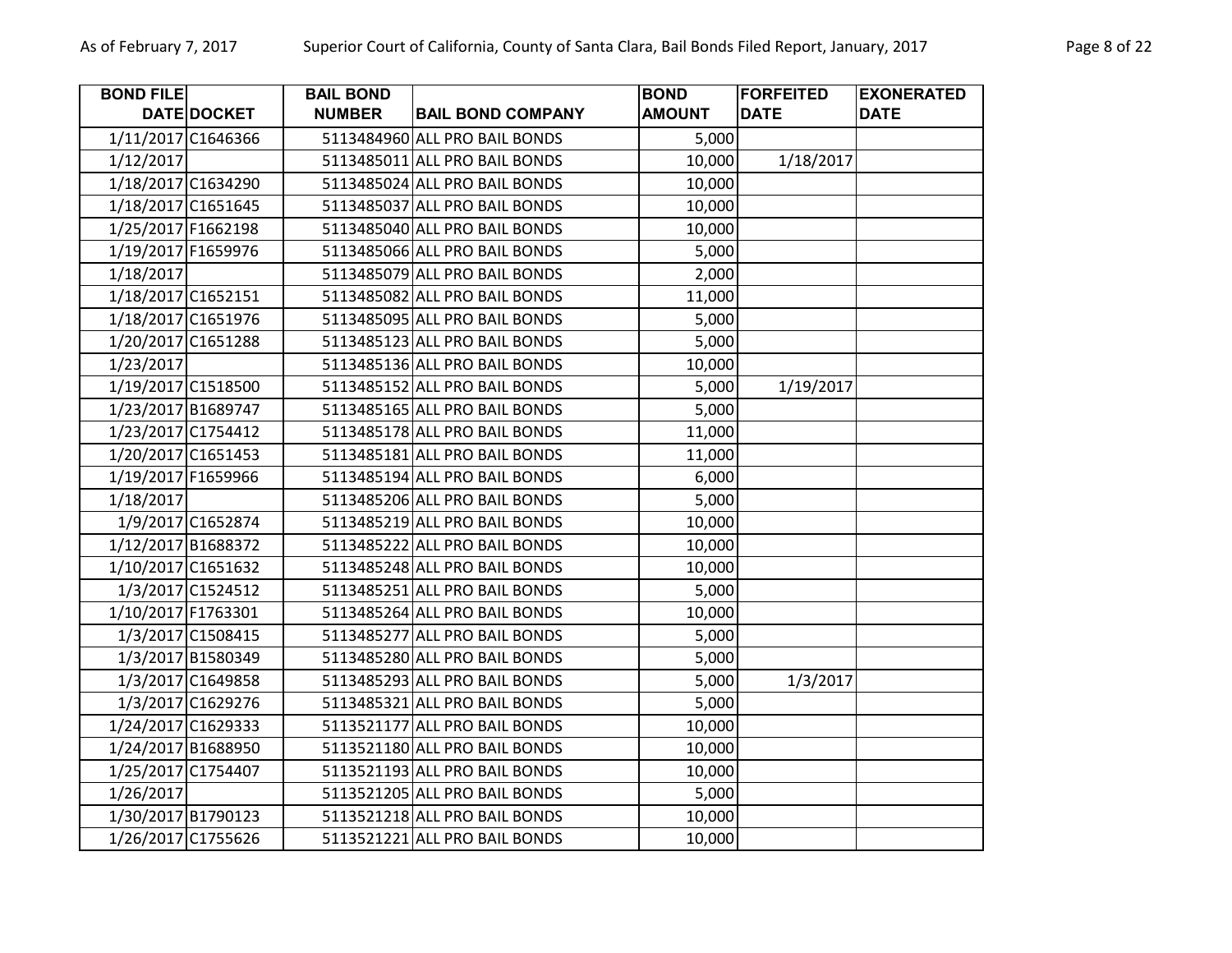| <b>BOND FILET</b> |                    | <b>BAIL BOND</b> |                               | <b>BOND</b>   | <b>FORFEITED</b> | <b>EXONERATED</b> |
|-------------------|--------------------|------------------|-------------------------------|---------------|------------------|-------------------|
|                   | <b>DATE DOCKET</b> | <b>NUMBER</b>    | <b>BAIL BOND COMPANY</b>      | <b>AMOUNT</b> | <b>DATE</b>      | <b>DATE</b>       |
|                   | 1/30/2017 C1651567 |                  | 5113521234 ALL PRO BAIL BONDS | 10,000        |                  |                   |
| 1/30/2017         |                    |                  | 5113521263 ALL PRO BAIL BONDS | 5,000         |                  |                   |
|                   | 1/30/2017 B1790236 |                  | 5113521276 ALL PRO BAIL BONDS | 10,000        |                  |                   |
|                   | 1/31/2017 C1652057 |                  | 5113521317 ALL PRO BAIL BONDS | 5,000         |                  |                   |
|                   | 1/31/2017 C1490201 |                  | 5113521320 ALL PRO BAIL BONDS | 5,000         |                  |                   |
|                   | 1/31/2017 C1754216 |                  | 5113521333 ALL PRO BAIL BONDS | 10,000        |                  |                   |
|                   | 1/25/2017 C1649892 |                  | 5113521797 ALL PRO BAIL BONDS | 5,000         |                  |                   |
|                   | 1/25/2017 C1652439 |                  | 5113521809 ALL PRO BAIL BONDS | 5,000         |                  |                   |
| 1/23/2017         |                    |                  | 5113521812 ALL PRO BAIL BONDS | 1,000         |                  |                   |
|                   | 1/23/2017 C1653206 |                  | 5113521825 ALL PRO BAIL BONDS | 5,000         |                  |                   |
|                   | 1/30/2017 B1689660 |                  | 5113521838 ALL PRO BAIL BONDS | 5,000         |                  |                   |
|                   | 1/3/2017 C1652837  |                  | 5150068406 ALL PRO BAIL BONDS | 150,000       |                  |                   |
| 1/20/2017         |                    |                  | 5272762710 ALL PRO BAIL BONDS | 1,000         |                  |                   |
|                   | 1/6/2017 C1650831  |                  | 5272762950 ALL PRO BAIL BONDS | 25,000        |                  |                   |
| 1/3/2017          |                    |                  | 5272780343 ALL PRO BAIL BONDS | 21,000        |                  |                   |
|                   | 1/4/2017 B1689299  |                  | 5272803321 ALL PRO BAIL BONDS | 10,000        |                  |                   |
|                   | 1/4/2017 C1475922  |                  | 5272804964 ALL PRO BAIL BONDS | 25,000        |                  | 1/24/2017         |
|                   | 1/31/2017 C1512449 |                  | 5272816259 ALL PRO BAIL BONDS | 25,000        |                  |                   |
|                   | 1/31/2017 C1475465 |                  | 5272816262 ALL PRO BAIL BONDS | 15,000        |                  |                   |
| 1/4/2017          |                    |                  | 5272816600 ALL PRO BAIL BONDS | 25,000        |                  |                   |
|                   | 1/3/2017 C1521818  |                  | 5272816613 ALL PRO BAIL BONDS | 5,000         |                  |                   |
|                   | 1/12/2017 B1689468 |                  | 5272816626 ALL PRO BAIL BONDS | 20,000        |                  |                   |
|                   | 1/25/2017 C1638300 |                  | 5272816655 ALL PRO BAIL BONDS | 8,000         |                  | 1/25/2017         |
| 1/23/2017         |                    |                  | 5272816668 ALL PRO BAIL BONDS | 15,000        |                  |                   |
|                   | 1/23/2017 C1653507 |                  | 5272816671 ALL PRO BAIL BONDS | 20,000        |                  |                   |
|                   | 1/4/2017 B1688651  |                  | 5272816684 ALL PRO BAIL BONDS | 20,000        |                  |                   |
| 1/3/2017          |                    |                  | 5272822414 ALL PRO BAIL BONDS | 21,500        |                  |                   |
|                   | 1/3/2017 C1650309  |                  | 5272822472 ALL PRO BAIL BONDS | 25,000        |                  |                   |
|                   | 1/3/2017 C1630146  |                  | 5272822485 ALL PRO BAIL BONDS | 15,000        |                  | 1/6/2017          |
| 1/3/2017          |                    |                  | 5272854547 ALL PRO BAIL BONDS | 25,000        |                  |                   |
|                   | 1/3/2017 CC956908  |                  | 5272854550 ALL PRO BAIL BONDS | 15,000        |                  | 1/19/2017         |
| 1/6/2017          |                    |                  | 5272854563 ALL PRO BAIL BONDS | 20,000        |                  |                   |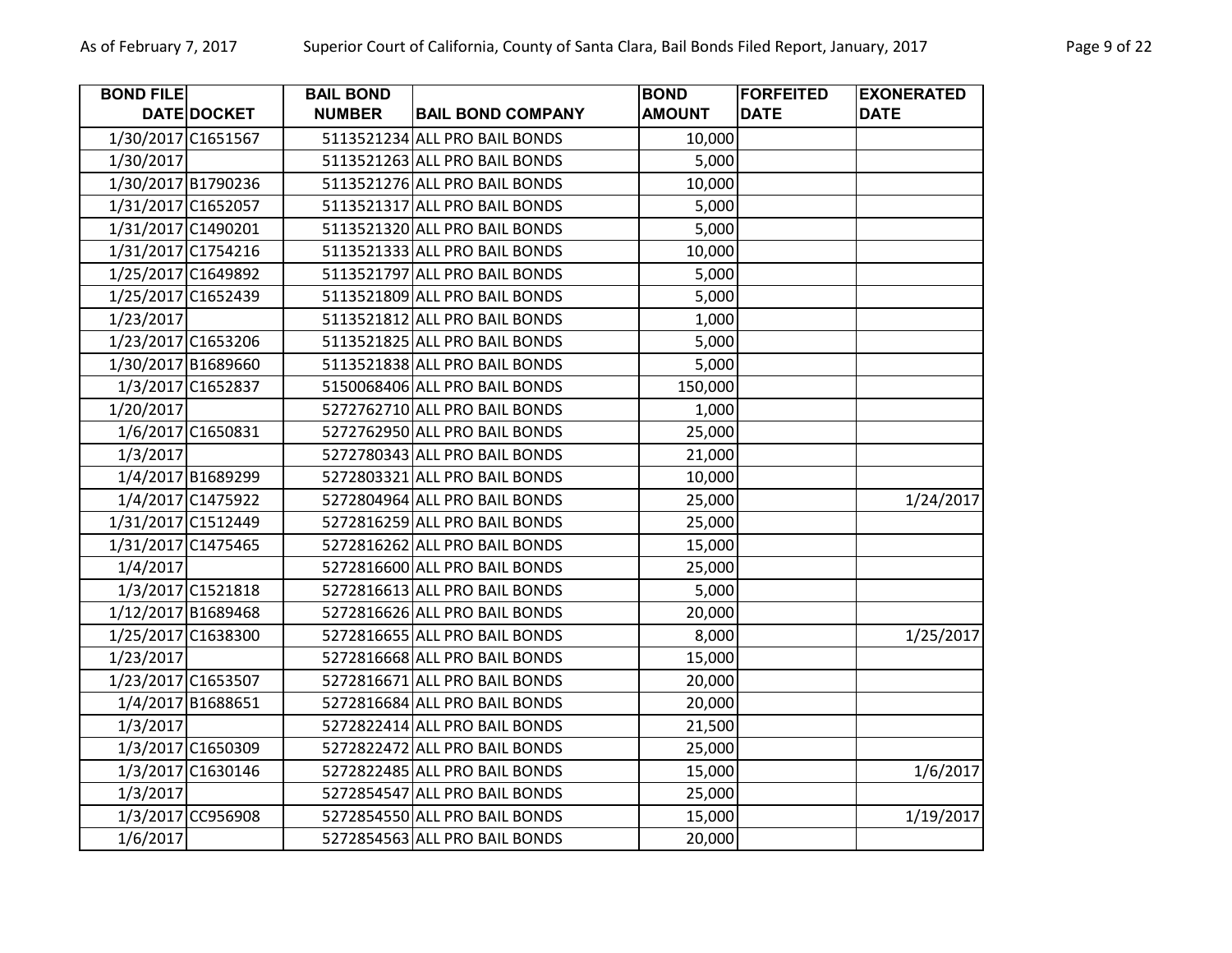| <b>BOND FILE</b> |                    | <b>BAIL BOND</b> |                               | <b>BOND</b>   | <b>FORFEITED</b> | <b>EXONERATED</b> |
|------------------|--------------------|------------------|-------------------------------|---------------|------------------|-------------------|
|                  | DATE DOCKET        | <b>NUMBER</b>    | <b>BAIL BOND COMPANY</b>      | <b>AMOUNT</b> | <b>DATE</b>      | <b>DATE</b>       |
| 1/6/2017         |                    |                  | 5272854589 ALL PRO BAIL BONDS | 25,000        |                  |                   |
|                  | 1/9/2017 C1650437  |                  | 5272854592 ALL PRO BAIL BONDS | 5,000         | 1/17/2017        |                   |
|                  | 1/5/2017 C1631207  |                  | 5272854604 ALL PRO BAIL BONDS | 25,000        |                  |                   |
|                  | 1/11/2017 C1754652 |                  | 5272854633 ALL PRO BAIL BONDS | 20,000        |                  |                   |
|                  | 1/12/2017 C1650693 |                  | 5272854646 ALL PRO BAIL BONDS | 20,000        |                  |                   |
|                  | 1/12/2017 B1689280 |                  | 5272854659 ALL PRO BAIL BONDS | 10,000        |                  |                   |
| 1/18/2017        |                    |                  | 5272854662 ALL PRO BAIL BONDS | 25,000        |                  |                   |
| 1/18/2017        |                    |                  | 5272854716 ALL PRO BAIL BONDS | 15,000        |                  |                   |
| 1/24/2017        |                    |                  | 5272854729 ALL PRO BAIL BONDS | 16,000        |                  |                   |
|                  | 1/31/2017 C1651312 |                  | 5272854761 ALL PRO BAIL BONDS | 25,000        |                  |                   |
| 1/18/2017        |                    |                  | 5272854815 ALL PRO BAIL BONDS | 25,000        |                  |                   |
| 1/18/2017        |                    |                  | 5272854844 ALL PRO BAIL BONDS | 25,000        |                  |                   |
|                  | 1/18/2017 C1651416 |                  | 5272854857 ALL PRO BAIL BONDS | 25,000        |                  |                   |
| 1/9/2017         |                    |                  | 5272854873 ALL PRO BAIL BONDS | 25,000        |                  |                   |
|                  | 1/4/2017 F1763486  |                  | 5272854899 ALL PRO BAIL BONDS | 20,000        |                  |                   |
| 1/3/2017         |                    |                  | 5272854901 ALL PRO BAIL BONDS | 5,000         |                  |                   |
| 1/3/2017         |                    |                  | 5272854914 ALL PRO BAIL BONDS | 20,000        |                  |                   |
| 1/3/2017         |                    |                  | 5272854927 ALL PRO BAIL BONDS | 15,000        |                  |                   |
| 1/3/2017         |                    |                  | 5272854930 ALL PRO BAIL BONDS | 16,000        |                  |                   |
| 1/3/2017         |                    |                  | 5272854943 ALL PRO BAIL BONDS | 12,000        |                  |                   |
|                  | 1/3/2017 C1654136  |                  | 5272854956 ALL PRO BAIL BONDS | 21,000        |                  |                   |
| 1/3/2017         |                    |                  | 5272854969 ALL PRO BAIL BONDS | 25,000        |                  |                   |
|                  | 1/23/2017 C1486777 |                  | 5272892596 ALL PRO BAIL BONDS | 20,000        |                  |                   |
|                  | 1/26/2017 C1651518 |                  | 5272893001 ALL PRO BAIL BONDS | 20,000        |                  |                   |
|                  | 1/27/2017 B1581464 |                  | 5272893027 ALL PRO BAIL BONDS | 20,000        |                  |                   |
|                  | 1/23/2017 C1648711 |                  | 5272893030 ALL PRO BAIL BONDS | 20,000        |                  |                   |
|                  | 1/9/2017 C1651165  |                  | 5551644793 ALL PRO BAIL BONDS | 35,000        |                  |                   |
| 1/9/2017         |                    |                  | 5551644834 ALL PRO BAIL BONDS | 55,000        |                  |                   |
| 1/3/2017         |                    |                  | 5551644850 ALL PRO BAIL BONDS | 30,000        |                  |                   |
|                  | 1/5/2017 C1502923  |                  | 5551644863 ALL PRO BAIL BONDS | 50,000        |                  |                   |
|                  | 1/25/2017 C1643377 |                  | 5551676235 ALL PRO BAIL BONDS | 25,000        |                  |                   |
|                  | 1/6/2017 C1754650  |                  | 5551676248 ALL PRO BAIL BONDS | 35,000        |                  |                   |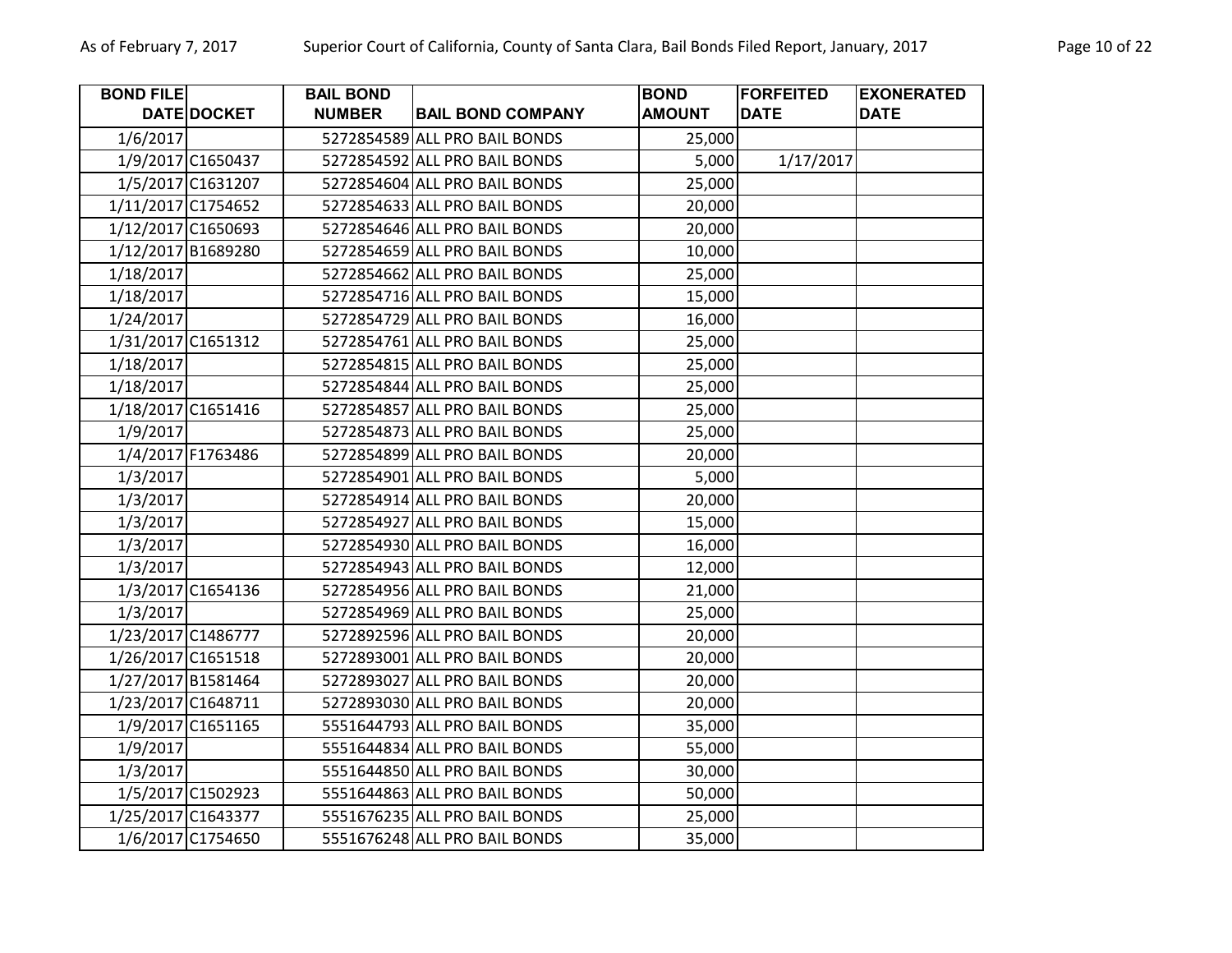| <b>BOND FILE</b>   |                    | <b>BAIL BOND</b> |                                   | <b>BOND</b>   | <b>FORFEITED</b> | <b>EXONERATED</b> |
|--------------------|--------------------|------------------|-----------------------------------|---------------|------------------|-------------------|
|                    | DATE DOCKET        | <b>NUMBER</b>    | <b>BAIL BOND COMPANY</b>          | <b>AMOUNT</b> | <b>DATE</b>      | <b>DATE</b>       |
| 1/11/2017          |                    |                  | 5551676280 ALL PRO BAIL BONDS     | 30,000        |                  |                   |
|                    | 1/19/2017 F1659174 |                  | 5551676305 ALL PRO BAIL BONDS     | 40,000        |                  |                   |
|                    | 1/31/2017 C1526175 |                  | 5551694347 ALL PRO BAIL BONDS     | 30,000        |                  |                   |
|                    | 1/4/2017 C1647515  |                  | 5551694657 ALL PRO BAIL BONDS     | 10,000        |                  |                   |
|                    | 1/4/2017 C1653733  |                  | 5551695360 ALL PRO BAIL BONDS     | 25,000        |                  |                   |
| 1/18/2017          |                    |                  | 5551703320 ALL PRO BAIL BONDS     | 50,000        |                  |                   |
|                    | 1/23/2017 B1688048 |                  | 5551704244 ALL PRO BAIL BONDS     | 31,000        |                  |                   |
|                    | 1/19/2017 F1661227 |                  | 5551707849 ALL PRO BAIL BONDS     | 10,000        |                  |                   |
|                    | 1/10/2017 C1637965 |                  | 5551708606 ALL PRO BAIL BONDS     | 20,000        |                  |                   |
| 1/24/2017          |                    |                  | 5551731033 ALL PRO BAIL BONDS     | 51,000        |                  |                   |
| 1/23/2017          |                    |                  | 5551731059 ALL PRO BAIL BONDS     | 45,000        |                  |                   |
|                    | 1/25/2017 F1763286 |                  | 5551731075 ALL PRO BAIL BONDS     | 45,000        |                  |                   |
|                    | 1/18/2017 C1521614 |                  | 5551731091 ALL PRO BAIL BONDS     | 5,000         |                  |                   |
|                    | 1/25/2017 F1661014 |                  | 5551764808 ALL PRO BAIL BONDS     | 25,000        |                  |                   |
|                    | 1/30/2017 C1510262 |                  | 5551764811 ALL PRO BAIL BONDS     | 30,000        |                  |                   |
| 1/31/2017          |                    |                  | 5551764840 ALL PRO BAIL BONDS     | 40,000        |                  |                   |
|                    | 1/30/2017 C1650155 |                  | 55513731088 ALL PRO BAIL BONDS    | 45,000        |                  |                   |
| 1/5/2017           |                    |                  | 5551690860 ANGEL LOPEZ BAIL BONDS | 50,000        |                  |                   |
|                    | 1/17/2017 C1653762 | T10050592656     | <b>BAD BOYS BAIL BONDS</b>        | 75,000        |                  |                   |
| 1/3/2017           |                    | T10050594459     | <b>BAD BOYS BAIL BONDS</b>        | 85,000        |                  |                   |
|                    | 1/23/2017 C1755229 | T10050597764     | <b>BAD BOYS BAIL BONDS</b>        | 75,000        |                  |                   |
|                    | 1/6/2017 C1651204  | T1050545750      | <b>BAD BOYS BAIL BONDS</b>        | 6,000         |                  |                   |
|                    | 1/3/2017 C1653856  | T1050592615      | <b>BAD BOYS BAIL BONDS</b>        | 10,000        | 1/18/2017        |                   |
| 1/11/2017 F1662379 |                    | T1050593336      | <b>BAD BOYS BAIL BONDS</b>        | 6,000         |                  |                   |
|                    | 1/6/2017 C1651546  | T1050594024      | <b>BAD BOYS BAIL BONDS</b>        | 10,000        |                  |                   |
|                    | 1/17/2017 C1632598 | T1050595253      | <b>BAD BOYS BAIL BONDS</b>        | 10,000        |                  |                   |
|                    | 1/23/2017 C1651623 | T1050595254      | <b>BAD BOYS BAIL BONDS</b>        | 6,000         |                  |                   |
|                    | 1/24/2017 B1689107 | T1050595255      | <b>BAD BOYS BAIL BONDS</b>        | 10,000        |                  |                   |
| 1/19/2017          |                    | T1050595256      | <b>BAD BOYS BAIL BONDS</b>        | 10,000        |                  |                   |
|                    | 1/4/2017 C1643207  | T1050595558      | <b>BAD BOYS BAIL BONDS</b>        | 10,000        |                  |                   |
|                    | 1/12/2017 C1651663 | T1050595559      | <b>BAD BOYS BAIL BONDS</b>        | 10,000        |                  |                   |
|                    | 1/4/2017 C1651512  | T1050595560      | <b>BAD BOYS BAIL BONDS</b>        | 10,000        |                  |                   |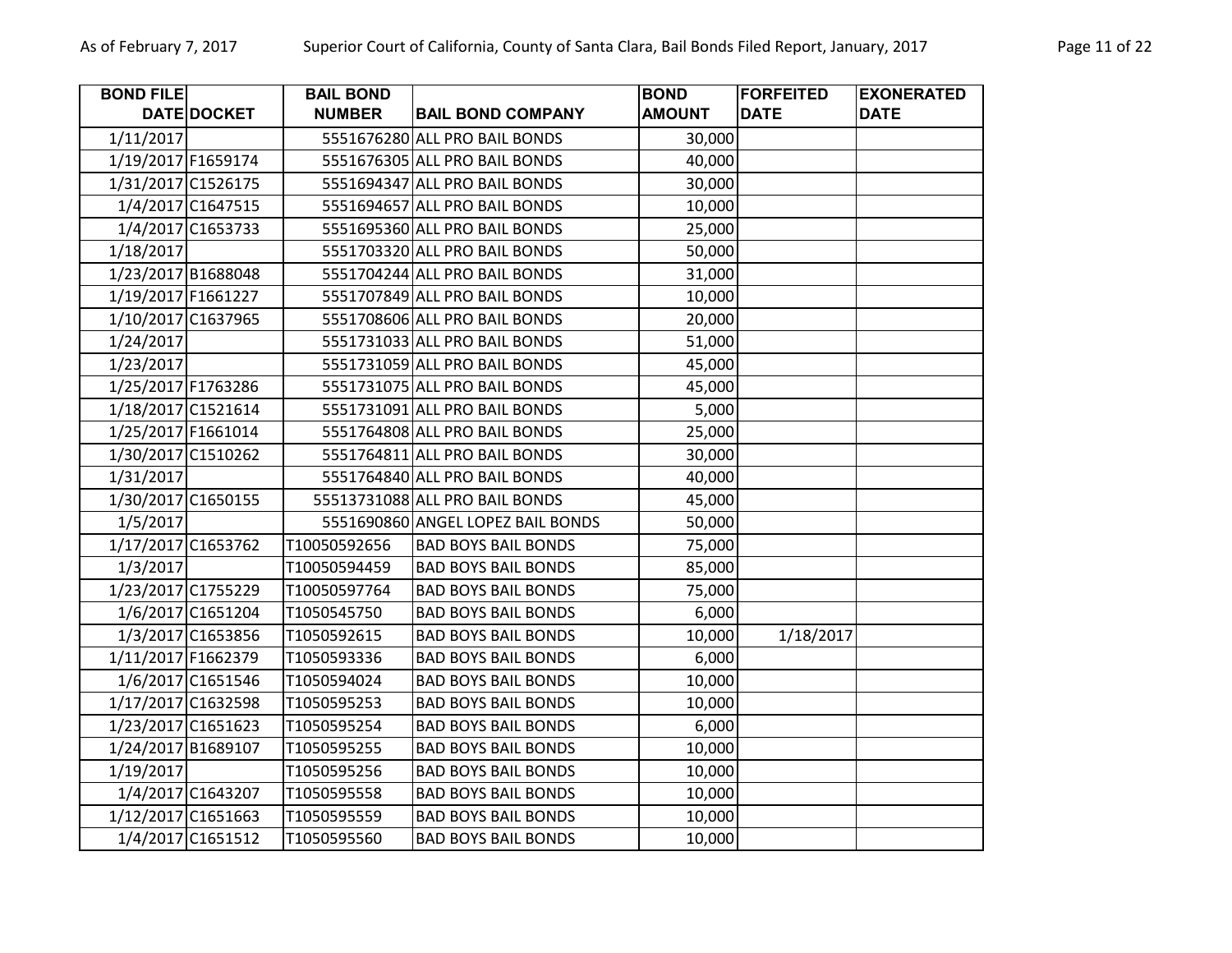| <b>BOND FILE</b> |                    | <b>BAIL BOND</b> |                            | <b>BOND</b>   | <b>FORFEITED</b> | <b>EXONERATED</b> |
|------------------|--------------------|------------------|----------------------------|---------------|------------------|-------------------|
|                  | DATE DOCKET        | <b>NUMBER</b>    | <b>BAIL BOND COMPANY</b>   | <b>AMOUNT</b> | <b>DATE</b>      | <b>DATE</b>       |
|                  | 1/4/2017 C1650821  | T1050595746      | <b>BAD BOYS BAIL BONDS</b> | 10,000        |                  |                   |
|                  | 1/17/2017 C1651535 | T1050595747      | <b>BAD BOYS BAIL BONDS</b> | 10,000        |                  |                   |
| 1/4/2017         |                    | T1050595749      | <b>BAD BOYS BAIL BONDS</b> | 10,000        |                  |                   |
|                  | 1/23/2017 C1638744 | T1050597555      | <b>BAD BOYS BAIL BONDS</b> | 10,000        |                  |                   |
|                  | 1/23/2017 C1636912 | T1050597558      | <b>BAD BOYS BAIL BONDS</b> | 10,000        |                  |                   |
|                  | 1/24/2017 C1505021 | T1050597709      | <b>BAD BOYS BAIL BONDS</b> | 10,000        |                  |                   |
|                  | 1/30/2017 C1632211 | T1050597710      | <b>BAD BOYS BAIL BONDS</b> | 7,500         |                  |                   |
|                  | 1/25/2017 C1494211 | T1050597711      | <b>BAD BOYS BAIL BONDS</b> | 10,000        |                  |                   |
|                  | 1/24/2017 C1647280 | T1050597916      | <b>BAD BOYS BAIL BONDS</b> | 10,000        |                  |                   |
|                  | 1/27/2017 C1755643 | T1050598298      | <b>BAD BOYS BAIL BONDS</b> | 10,000        |                  |                   |
| 1/18/2017        |                    | T20050598320     | <b>BAD BOYS BAIL BONDS</b> | 175,000       |                  |                   |
|                  | 1/17/2017 C1653762 | T2550590289      | <b>BAD BOYS BAIL BONDS</b> | 25,000        |                  |                   |
| 1/10/2017        |                    | T2550594036      | <b>BAD BOYS BAIL BONDS</b> | 21,000        |                  |                   |
|                  | 1/9/2017 C1651539  | T2550594037      | <b>BAD BOYS BAIL BONDS</b> | 16,000        |                  |                   |
| 1/10/2017        |                    | T2550594425      | <b>BAD BOYS BAIL BONDS</b> | 15,000        |                  |                   |
| 1/23/2017        |                    | T2550594427      | <b>BAD BOYS BAIL BONDS</b> | 25,000        |                  |                   |
| 1/3/2017         |                    | T2550594630      | <b>BAD BOYS BAIL BONDS</b> | 16,000        |                  |                   |
| 1/4/2017         |                    | T2550594631      | <b>BAD BOYS BAIL BONDS</b> | 15,000        |                  |                   |
| 1/4/2017         |                    | T2550594633      | <b>BAD BOYS BAIL BONDS</b> | 25,000        |                  |                   |
| 1/3/2017         |                    | T2550595576      | <b>BAD BOYS BAIL BONDS</b> | 25,000        |                  |                   |
| 1/18/2017        |                    | T2550595758      | <b>BAD BOYS BAIL BONDS</b> | 25,000        |                  |                   |
|                  | 1/30/2017 F1663045 | T2550595759      | <b>BAD BOYS BAIL BONDS</b> | 10,000        |                  |                   |
|                  | 1/10/2017 C1632519 | T2550595760      | <b>BAD BOYS BAIL BONDS</b> | 20,000        |                  |                   |
| 1/18/2017        |                    | T2550595761      | <b>BAD BOYS BAIL BONDS</b> | 25,000        |                  |                   |
|                  | 1/10/2017 C1651330 | T2550595762      | <b>BAD BOYS BAIL BONDS</b> | 20,000        |                  |                   |
| 1/26/2017        |                    | T2550597560      | <b>BAD BOYS BAIL BONDS</b> | 12,000        |                  |                   |
|                  | 1/24/2017 B1689637 | T2550597563      | <b>BAD BOYS BAIL BONDS</b> | 25,000        |                  |                   |
| 1/23/2017        |                    | T2550597564      | <b>BAD BOYS BAIL BONDS</b> | 15,000        |                  |                   |
| 1/18/2017        |                    | T2550597566      | <b>BAD BOYS BAIL BONDS</b> | 20,000        |                  |                   |
| 1/18/2017        |                    | T2550597567      | <b>BAD BOYS BAIL BONDS</b> | 25,000        |                  |                   |
| 1/30/2017        |                    | T2550597723      | <b>BAD BOYS BAIL BONDS</b> | 20,000        |                  |                   |
|                  | 1/30/2017 C1652543 | T2550597724      | <b>BAD BOYS BAIL BONDS</b> | 25,000        |                  |                   |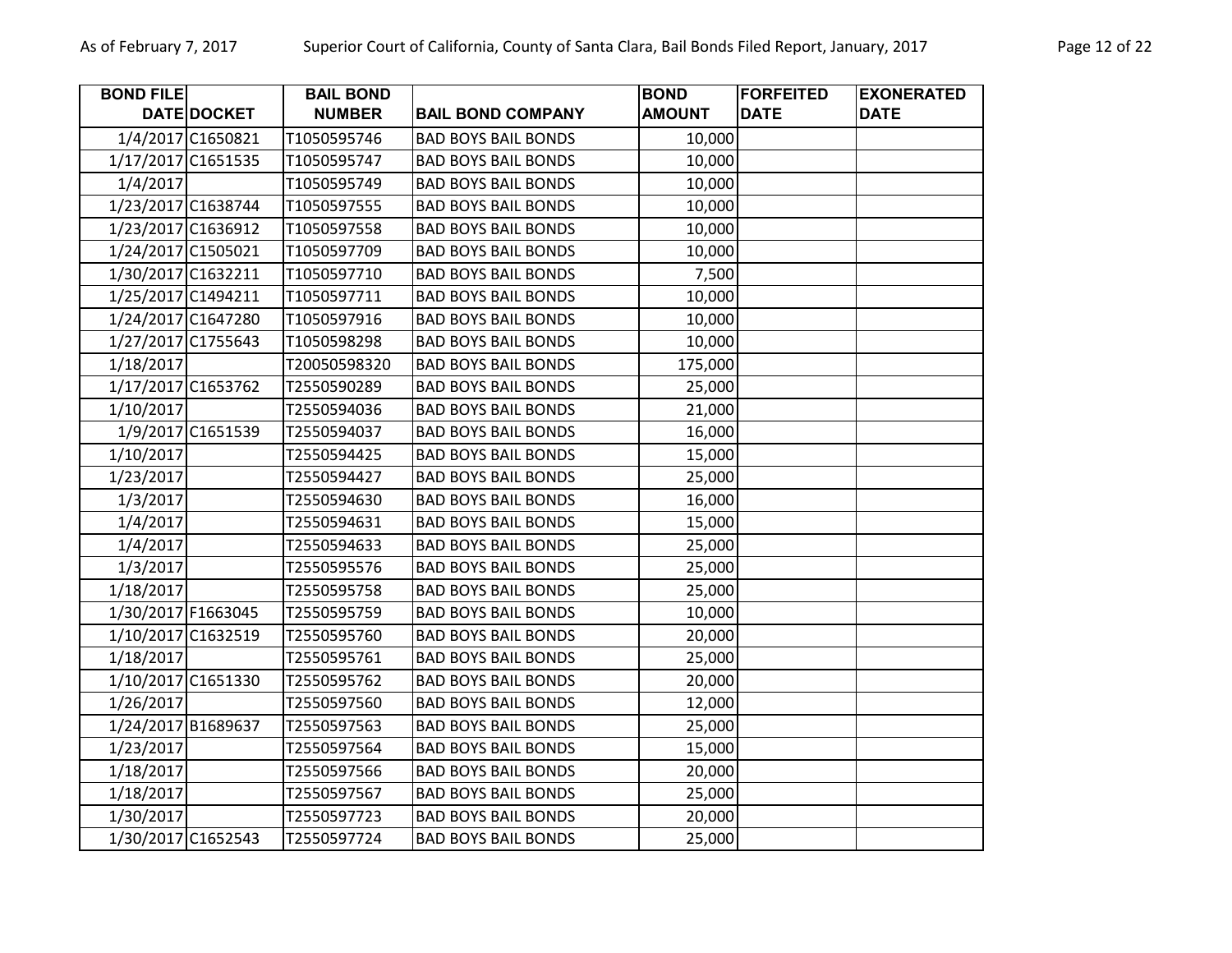| <b>BOND FILE</b> |                    | <b>BAIL BOND</b> |                            | <b>BOND</b>   | <b>FORFEITED</b> | <b>EXONERATED</b> |
|------------------|--------------------|------------------|----------------------------|---------------|------------------|-------------------|
|                  | DATE DOCKET        | <b>NUMBER</b>    | <b>BAIL BOND COMPANY</b>   | <b>AMOUNT</b> | <b>DATE</b>      | <b>DATE</b>       |
| 1/24/2017        |                    | T2550597725      | <b>BAD BOYS BAIL BONDS</b> | 25,000        |                  |                   |
| 1/23/2017        |                    | T2550597726      | <b>BAD BOYS BAIL BONDS</b> | 25,000        |                  |                   |
| 1/30/2017        |                    | T2550597928      | <b>BAD BOYS BAIL BONDS</b> | 15,000        |                  |                   |
|                  | 1/30/2017 B1790075 | T2550599163      | <b>BAD BOYS BAIL BONDS</b> | 20,000        |                  |                   |
|                  | 1/3/2017 C1495473  | T50050595786     | <b>BAD BOYS BAIL BONDS</b> | 125,000       |                  |                   |
| 1/4/2017         |                    | T50050597603     | <b>BAD BOYS BAIL BONDS</b> | 102,000       |                  |                   |
| 1/3/2017         |                    | T50050597604     | <b>BAD BOYS BAIL BONDS</b> | 125,000       |                  |                   |
|                  | 1/12/2017 C1644722 | T5050545764      | <b>BAD BOYS BAIL BONDS</b> | 30,000        |                  |                   |
|                  | 1/11/2017 C1754369 | T5050545771      | <b>BAD BOYS BAIL BONDS</b> | 50,000        |                  |                   |
|                  | 1/3/2017 C1654155  | T5050594656      | <b>BAD BOYS BAIL BONDS</b> | 50,000        |                  |                   |
|                  | 1/3/2017 C1653852  | T5050594660      | <b>BAD BOYS BAIL BONDS</b> | 38,000        | 1/18/2017        |                   |
| 1/9/2017         |                    | T5050594661      | <b>BAD BOYS BAIL BONDS</b> | 45,000        |                  |                   |
|                  | 1/25/2017 F1662238 | T5050595282      | <b>BAD BOYS BAIL BONDS</b> | 16,000        |                  |                   |
|                  | 1/30/2017 C1492323 | T5050595283      | <b>BAD BOYS BAIL BONDS</b> | 50,000        |                  |                   |
| 1/23/2017        |                    | T5050595768      | <b>BAD BOYS BAIL BONDS</b> | 50,000        |                  |                   |
|                  | 1/23/2017 C1644129 | T5050595770      | <b>BAD BOYS BAIL BONDS</b> | 35,000        |                  |                   |
| 1/23/2017        |                    | T5050595772      | <b>BAD BOYS BAIL BONDS</b> | 40,000        |                  |                   |
|                  | 1/23/2017 C1651261 | T5050595773      | <b>BAD BOYS BAIL BONDS</b> | 30,000        |                  |                   |
| 1/30/2017        |                    | T5050597591      | <b>BAD BOYS BAIL BONDS</b> | 35,000        |                  |                   |
| 1/23/2017        |                    | T5050597593      | <b>BAD BOYS BAIL BONDS</b> | 35,000        |                  |                   |
|                  | 1/30/2017 B1689629 | T5050597594      | <b>BAD BOYS BAIL BONDS</b> | 30,000        |                  |                   |
|                  | 1/4/2017 C1652552  | T550588936       | <b>BAD BOYS BAIL BONDS</b> | 5,000         |                  |                   |
|                  | 1/4/2017 B1687334  | T550591748       | <b>BAD BOYS BAIL BONDS</b> | 5,000         |                  |                   |
| 1/3/2017         |                    | T550591749       | <b>BAD BOYS BAIL BONDS</b> | 5,000         |                  |                   |
|                  | 1/4/2017 F1763424  | T550591750       | <b>BAD BOYS BAIL BONDS</b> | 5,000         |                  |                   |
| 1/23/2017        |                    | T550592361       | <b>BAD BOYS BAIL BONDS</b> | 1,000         |                  |                   |
|                  | 1/23/2017 C1634563 | T550592600       | <b>BAD BOYS BAIL BONDS</b> | 5,000         |                  |                   |
|                  | 1/24/2017 C1755248 | T550593328       | <b>BAD BOYS BAIL BONDS</b> | 5,000         |                  |                   |
|                  | 1/24/2017 C1652605 | T550593329       | <b>BAD BOYS BAIL BONDS</b> | 5,000         |                  |                   |
|                  | 1/10/2017 C1651266 | T550593330       | <b>BAD BOYS BAIL BONDS</b> | 5,000         |                  |                   |
|                  | 1/24/2017 C1631998 | T550594013       | <b>BAD BOYS BAIL BONDS</b> | 5,000         |                  |                   |
|                  | 1/24/2017 C1755563 | T550594014       | <b>BAD BOYS BAIL BONDS</b> | 5,000         |                  |                   |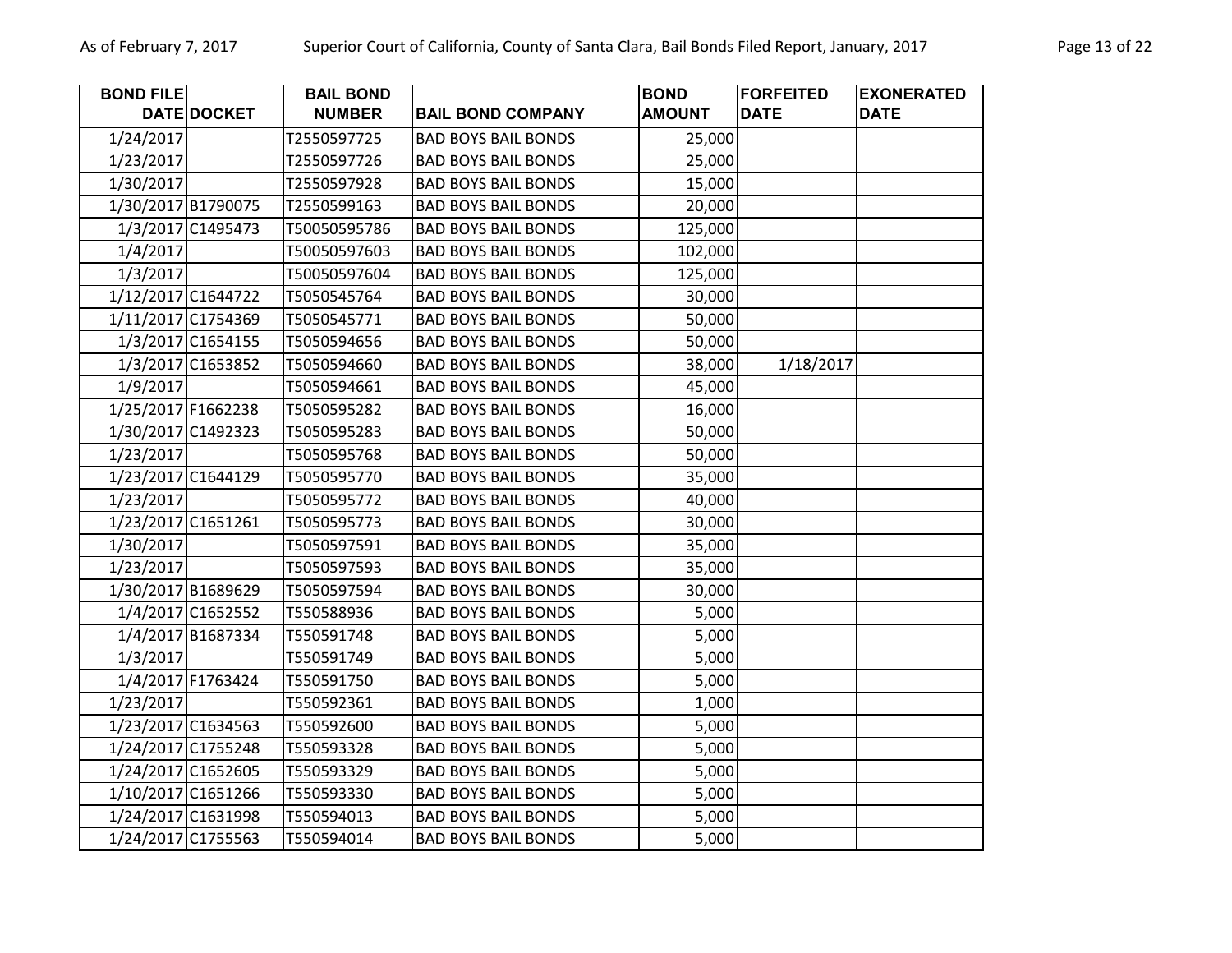| <b>BOND FILE</b> |                    | <b>BAIL BOND</b> |                                | <b>BOND</b>   | <b>FORFEITED</b> | <b>EXONERATED</b> |
|------------------|--------------------|------------------|--------------------------------|---------------|------------------|-------------------|
|                  | DATE DOCKET        | <b>NUMBER</b>    | <b>BAIL BOND COMPANY</b>       | <b>AMOUNT</b> | <b>DATE</b>      | <b>DATE</b>       |
|                  | 1/30/2017 C1638486 | T550594406       | <b>BAD BOYS BAIL BONDS</b>     | 5,000         |                  |                   |
|                  | 1/27/2017 C1645877 | T550594407       | <b>BAD BOYS BAIL BONDS</b>     | 5,000         |                  |                   |
|                  | 1/25/2017 C1651229 | T550594602       | <b>BAD BOYS BAIL BONDS</b>     | 5,000         |                  |                   |
|                  | 1/26/2017 C1628628 | T550594604       | <b>BAD BOYS BAIL BONDS</b>     | 5,000         |                  |                   |
|                  | 1/30/2017 C1644716 | T550595736       | <b>BAD BOYS BAIL BONDS</b>     | 5,000         |                  |                   |
|                  | 1/3/2017 C1652848  | T7550583563      | <b>BAD BOYS BAIL BONDS</b>     | 65,000        |                  |                   |
|                  | 1/4/2017 B1689841  | T7550594662      | <b>BAD BOYS BAIL BONDS</b>     | 70,000        |                  |                   |
|                  | 1/4/2017 C1647768  | T7550594663      | <b>BAD BOYS BAIL BONDS</b>     | 75,000        |                  |                   |
| 1/18/2017        |                    | T7550597753      | <b>BAD BOYS BAIL BONDS</b>     | 70,000        |                  |                   |
|                  | 1/23/2017 C1228249 | T7550597943      | <b>BAD BOYS BAIL BONDS</b>     | 75,000        |                  |                   |
| 1/18/2017        |                    | T7550597944      | <b>BAD BOYS BAIL BONDS</b>     | 50,000        |                  |                   |
|                  | 1/18/2017 C1648689 | AS100142943      | <b>BAIL HOTLINE BAIL BONDS</b> | 80,000        |                  |                   |
|                  | 1/17/2017 C1651515 | AS100142944      | <b>BAIL HOTLINE BAIL BONDS</b> | 55,000        |                  |                   |
|                  | 1/12/2017 C1643092 | AS100142945      | <b>BAIL HOTLINE BAIL BONDS</b> | 65,000        |                  |                   |
|                  | 1/18/2017 C1755134 | AS100142946      | <b>BAIL HOTLINE BAIL BONDS</b> | 65,000        |                  |                   |
| 1/23/2017        |                    | AS100142949      | <b>BAIL HOTLINE BAIL BONDS</b> | 75,000        |                  |                   |
|                  | 1/24/2017 C1653408 | AS100142951      | <b>BAIL HOTLINE BAIL BONDS</b> | 100,000       |                  |                   |
|                  | 1/9/2017 F1659413  | AS100143825      | <b>BAIL HOTLINE BAIL BONDS</b> | 50,000        |                  |                   |
|                  | 1/3/2017 C1651521  | AS100143929      | <b>BAIL HOTLINE BAIL BONDS</b> | 75,000        |                  |                   |
|                  | 1/5/2017 F1555885  | AS100143930      | <b>BAIL HOTLINE BAIL BONDS</b> | 100,000       |                  |                   |
|                  | 1/30/2017 C1650157 | AS100144577      | <b>BAIL HOTLINE BAIL BONDS</b> | 50,000        |                  |                   |
|                  | 1/30/2017 B1790237 | AS100144578      | <b>BAIL HOTLINE BAIL BONDS</b> | 80,000        |                  |                   |
|                  | 1/30/2017 B1790199 | AS100144579      | <b>BAIL HOTLINE BAIL BONDS</b> | 75,000        |                  |                   |
|                  | 1/23/2017 C1649230 | AS150100227      | <b>BAIL HOTLINE BAIL BONDS</b> | 115,000       |                  |                   |
|                  | 1/30/2017 F1763300 | AS150100228      | <b>BAIL HOTLINE BAIL BONDS</b> | 127,000       |                  |                   |
|                  | 1/30/2017 C1754393 | AS150100434      | <b>BAIL HOTLINE BAIL BONDS</b> | 110,000       |                  |                   |
| 1/4/2017         |                    | AS15473153       | <b>BAIL HOTLINE BAIL BONDS</b> | 10,000        |                  |                   |
|                  | 1/4/2017 C1643115  | AS15473672       | <b>BAIL HOTLINE BAIL BONDS</b> | 10,000        | 2/6/2017         |                   |
| 1/5/2017         |                    | AS15475950       | <b>BAIL HOTLINE BAIL BONDS</b> | 12,000        |                  |                   |
|                  | 1/5/2017 F1661893  | AS15476712       | <b>BAIL HOTLINE BAIL BONDS</b> | 6,000         | 2/3/2017         |                   |
|                  | 1/9/2017 C1641076  | AS15476713       | <b>BAIL HOTLINE BAIL BONDS</b> | 6,000         |                  | 1/11/2017         |
|                  | 1/13/2017 C1755020 | AS15476715       | <b>BAIL HOTLINE BAIL BONDS</b> | 6,000         |                  | 1/19/2017         |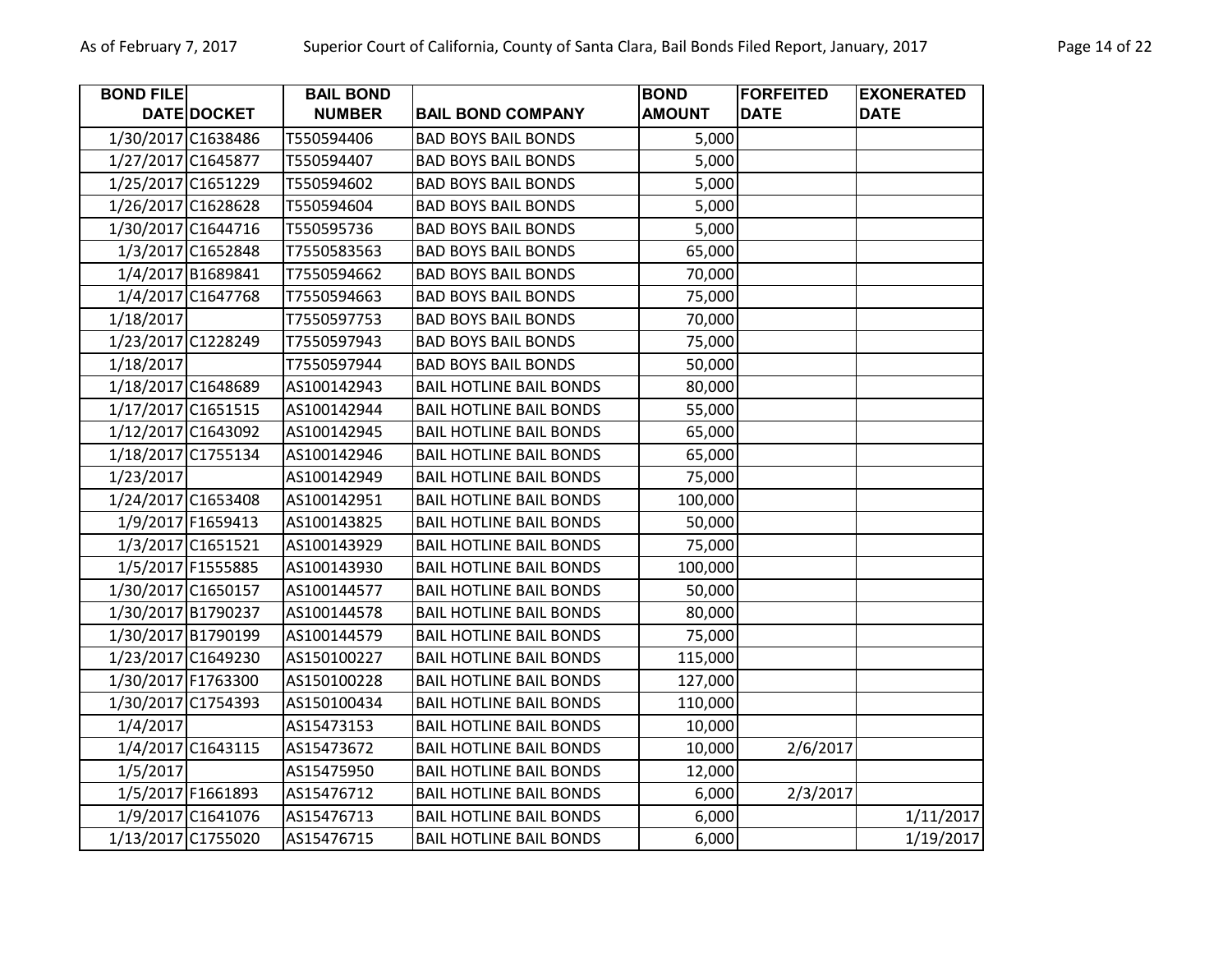| <b>BOND FILE</b> |                    | <b>BAIL BOND</b> |                                | <b>BOND</b>   | <b>FORFEITED</b> | <b>EXONERATED</b> |
|------------------|--------------------|------------------|--------------------------------|---------------|------------------|-------------------|
|                  | DATE DOCKET        | <b>NUMBER</b>    | <b>BAIL BOND COMPANY</b>       | <b>AMOUNT</b> | <b>DATE</b>      | <b>DATE</b>       |
|                  | 1/18/2017 B1689321 | AS15476716       | <b>BAIL HOTLINE BAIL BONDS</b> | 10,000        |                  |                   |
| 1/9/2017         |                    | AS15476717       | <b>BAIL HOTLINE BAIL BONDS</b> | 5,000         |                  |                   |
|                  | 1/12/2017 B1688732 | AS15476718       | <b>BAIL HOTLINE BAIL BONDS</b> | 10,000        |                  |                   |
|                  | 1/25/2017 B1689502 | AS15477130       | <b>BAIL HOTLINE BAIL BONDS</b> | 10,000        |                  |                   |
|                  | 1/19/2017 F1558245 | AS15478385       | <b>BAIL HOTLINE BAIL BONDS</b> | 10,000        |                  |                   |
|                  | 1/20/2017 C1641330 | AS15478404       | <b>BAIL HOTLINE BAIL BONDS</b> | 10,000        |                  |                   |
|                  | 1/18/2017 C1754202 | AS15478626       | <b>BAIL HOTLINE BAIL BONDS</b> | 10,000        |                  |                   |
|                  | 1/27/2017 C1755814 | AS15478629       | <b>BAIL HOTLINE BAIL BONDS</b> | 11,000        |                  |                   |
|                  | 1/23/2017 C1643483 | AS15478633       | <b>BAIL HOTLINE BAIL BONDS</b> | 10,000        |                  |                   |
|                  | 1/25/2017 B1790182 | AS15478635       | <b>BAIL HOTLINE BAIL BONDS</b> | 10,000        |                  |                   |
|                  | 1/30/2017 C1649263 | AS15478638       | <b>BAIL HOTLINE BAIL BONDS</b> | 5,000         |                  |                   |
|                  | 1/30/2017 C1646069 | AS15479768       | <b>BAIL HOTLINE BAIL BONDS</b> | 10,000        |                  |                   |
|                  | 1/9/2017 C1652325  | AS250100446      | <b>BAIL HOTLINE BAIL BONDS</b> | 160,000       |                  |                   |
|                  | 1/26/2017 F1661413 | AS25265205       | <b>BAIL HOTLINE BAIL BONDS</b> | 20,000        |                  |                   |
| 1/18/2017        |                    | AS25265206       | <b>BAIL HOTLINE BAIL BONDS</b> | 25,000        |                  |                   |
| 1/18/2017        |                    | AS25265207       | <b>BAIL HOTLINE BAIL BONDS</b> | 21,000        |                  |                   |
| 1/23/2017        |                    | AS25265209       | <b>BAIL HOTLINE BAIL BONDS</b> | 20,000        |                  |                   |
| 1/25/2017        |                    | AS25265211       | <b>BAIL HOTLINE BAIL BONDS</b> | 25,000        |                  |                   |
|                  | 1/27/2017 C1755850 | AS25265212       | <b>BAIL HOTLINE BAIL BONDS</b> | 25,000        |                  |                   |
| 1/25/2017        |                    | AS25265213       | <b>BAIL HOTLINE BAIL BONDS</b> | 25,000        |                  |                   |
|                  | 1/4/2017 B1789912  | AS25267340       | <b>BAIL HOTLINE BAIL BONDS</b> | 25,000        |                  |                   |
| 1/3/2017         |                    | AS25267344       | <b>BAIL HOTLINE BAIL BONDS</b> | 16,000        |                  |                   |
|                  | 1/10/2017 B1474730 | AS25267374       | <b>BAIL HOTLINE BAIL BONDS</b> | 20,000        |                  |                   |
|                  | 1/3/2017 C1629718  | AS25267644       | <b>BAIL HOTLINE BAIL BONDS</b> | 25,000        |                  |                   |
| 1/18/2017        |                    | AS25268206       | <b>BAIL HOTLINE BAIL BONDS</b> | 16,000        |                  |                   |
|                  | 1/18/2017 B1688188 | AS25268207       | <b>BAIL HOTLINE BAIL BONDS</b> | 20,000        |                  |                   |
| 1/9/2017         |                    | AS25268208       | <b>BAIL HOTLINE BAIL BONDS</b> | 25,000        |                  |                   |
|                  | 1/9/2017 C1642816  | AS25268209       | <b>BAIL HOTLINE BAIL BONDS</b> | 5,000         |                  |                   |
| 1/23/2017        |                    | AS25268210       | <b>BAIL HOTLINE BAIL BONDS</b> | 25,000        |                  |                   |
|                  | 1/13/2017 C1653985 | AS25268211       | <b>BAIL HOTLINE BAIL BONDS</b> | 20,000        |                  |                   |
| 1/18/2017        |                    | AS25268212       | <b>BAIL HOTLINE BAIL BONDS</b> | 25,000        |                  |                   |
| 1/18/2017        |                    | AS25268213       | <b>BAIL HOTLINE BAIL BONDS</b> | 25,000        |                  |                   |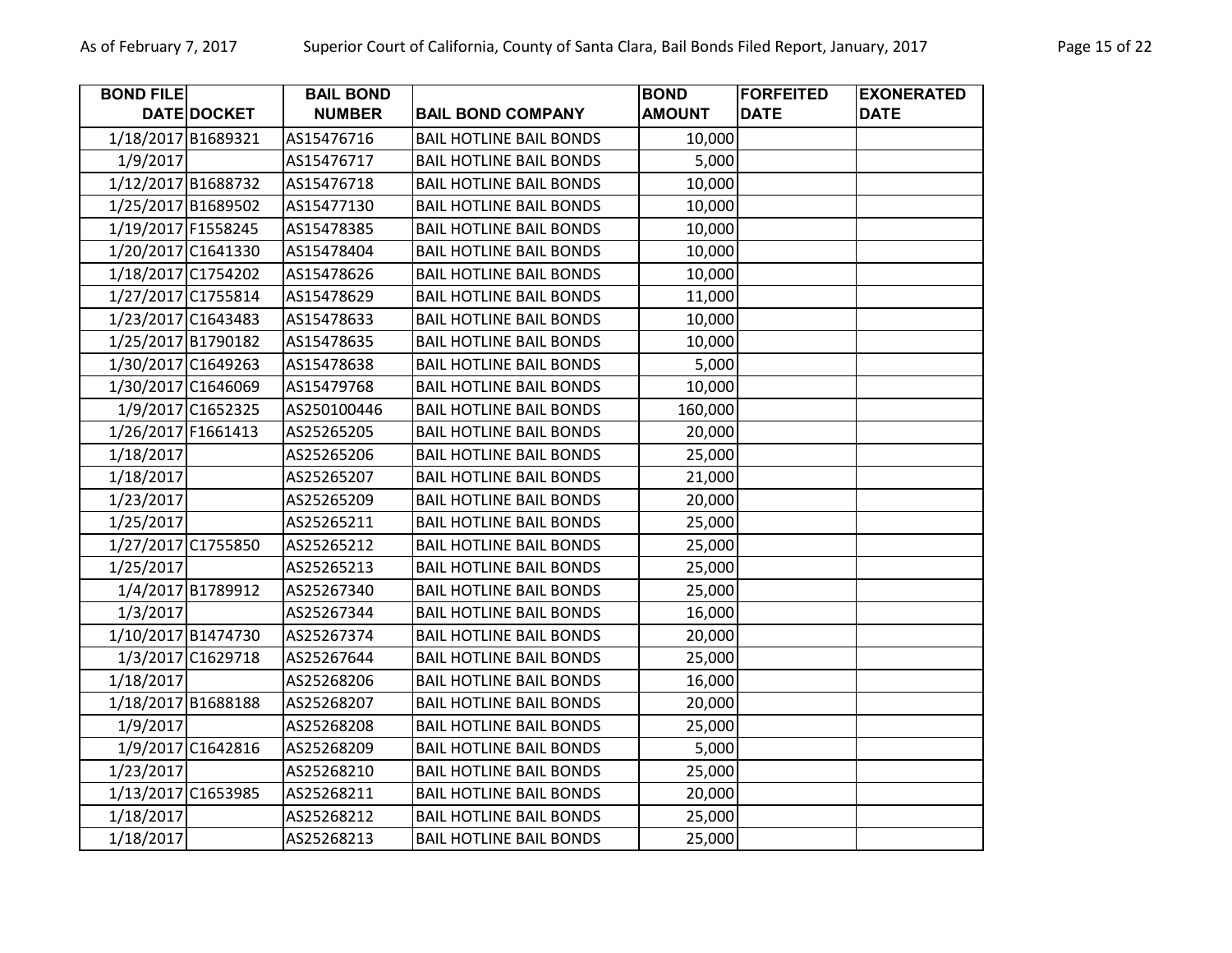| <b>BOND FILE</b> |                    | <b>BAIL BOND</b> |                                 | <b>BOND</b>   | <b>FORFEITED</b> | <b>EXONERATED</b> |
|------------------|--------------------|------------------|---------------------------------|---------------|------------------|-------------------|
|                  | DATE DOCKET        | <b>NUMBER</b>    | <b>BAIL BOND COMPANY</b>        | <b>AMOUNT</b> | <b>DATE</b>      | <b>DATE</b>       |
|                  | 1/30/2017 C1491096 | AS25268586       | <b>BAIL HOTLINE BAIL BONDS</b>  | 20,000        |                  |                   |
|                  | 1/30/2017 C1649202 | AS25269393       | <b>BAIL HOTLINE BAIL BONDS</b>  | 25,000        |                  |                   |
|                  | 1/31/2017 C1756162 | AS25269394       | <b>BAIL HOTLINE BAIL BONDS</b>  | 11,000        |                  |                   |
| 1/30/2017        |                    | AS25269395       | <b>BAIL HOTLINE BAIL BONDS</b>  | 25,000        |                  |                   |
|                  | 1/26/2017 B1577639 | AS50197546       | <b>BAIL HOTLINE BAIL BONDS</b>  | 30,000        |                  |                   |
| 1/30/2017        |                    | AS50197678       | <b>BAIL HOTLINE BAIL BONDS</b>  | 42,000        |                  |                   |
|                  | 1/3/2017 C1510944  | AS50198479       | <b>BAIL HOTLINE BAIL BONDS</b>  | 50,000        |                  |                   |
| 1/9/2017         |                    | AS50198489       | <b>BAIL HOTLINE BAIL BONDS</b>  | 32,000        |                  |                   |
|                  | 1/10/2017 C1636182 | AS50198490       | <b>BAIL HOTLINE BAIL BONDS</b>  | 35,000        |                  |                   |
|                  | 1/9/2017 C1648041  | AS50198491       | <b>BAIL HOTLINE BAIL BONDS</b>  | 7,500         |                  |                   |
| 1/9/2017         |                    | AS50198492       | <b>BAIL HOTLINE BAIL BONDS</b>  | 21,000        |                  |                   |
|                  | 1/23/2017 C1755033 | AS50198977       | <b>BAIL HOTLINE BAIL BONDS</b>  | 35,000        | 2/2/2017         |                   |
|                  | 1/23/2017 C1508004 | AS50198980       | <b>BAIL HOTLINE BAIL BONDS</b>  | 50,000        | 2/2/2017         |                   |
|                  | 1/30/2017 C1649751 | AS50198981       | <b>BAIL HOTLINE BAIL BONDS</b>  | 10,000        |                  |                   |
| 1/30/2017        |                    | AS50198982       | <b>BAIL HOTLINE BAIL BONDS</b>  | 18,000        |                  |                   |
|                  | 1/30/2017 C1755941 | AS50198983       | <b>BAIL HOTLINE BAIL BONDS</b>  | 50,000        |                  |                   |
|                  | 1/18/2017 C1653168 | AS51140524       | <b>BAIL HOTLINE BAIL BONDS</b>  | 5,000         | 2/1/2017         |                   |
|                  | 1/3/2017 C1634305  | AS51140526       | <b>BAIL HOTLINE BAIL BONDS</b>  | 5,000         |                  |                   |
|                  | 1/10/2017 C1522618 | AS51150444       | <b>BAIL HOTLINE BAIL BONDS</b>  | 5,000         |                  |                   |
| 1/11/2017        |                    | AS51150445       | <b>BAIL HOTLINE BAIL BONDS</b>  | 5,000         |                  |                   |
|                  | 1/4/2017 F1556805  | AS51151556       | <b>BAIL HOTLINE BAIL BONDS</b>  | 5,000         | 1/31/2017        |                   |
|                  | 1/23/2017 C1649927 | AS51153843       | <b>BAIL HOTLINE BAIL BONDS</b>  | 5,000         |                  |                   |
|                  | 1/30/2017 C1642530 | AS51153844       | <b>BAIL HOTLINE BAIL BONDS</b>  | 5,000         |                  |                   |
|                  | 1/25/2017 C1651317 | AS51153845       | <b>BAIL HOTLINE BAIL BONDS</b>  | 1,000         |                  |                   |
|                  | 1/23/2017 C1755287 | AS51153848       | <b>BAIL HOTLINE BAIL BONDS</b>  | 5,000         | 1/26/2017        |                   |
|                  | 1/31/2017 C1651356 | AS51153849       | <b>BAIL HOTLINE BAIL BONDS</b>  | 5,000         |                  |                   |
|                  | 1/5/2017 C1650220  | FCS1001718949    | <b>BAIL HOTLINE BAIL BONDS</b>  | 60,000        |                  |                   |
|                  | 1/5/2017 C1653861  | FCS101716719     | <b>BAIL HOTLINE BAIL BONDS</b>  | 1,000         |                  | 1/11/2017         |
|                  | 1/6/2017 B1688648  | FCS251718726     | <b>BAIL HOTLINE BAIL BONDS</b>  | 25,000        | 1/17/2017        |                   |
| 1/6/2017         |                    |                  | 5113434431 BAILSMART BAIL BONDS | 11,000        |                  |                   |
| 1/4/2017         |                    |                  | 5272793424 BAILSMART BAIL BONDS | 26,000        |                  |                   |
| 1/20/2017        |                    |                  | 5272829778 BAILSMART BAIL BONDS | 25,000        |                  |                   |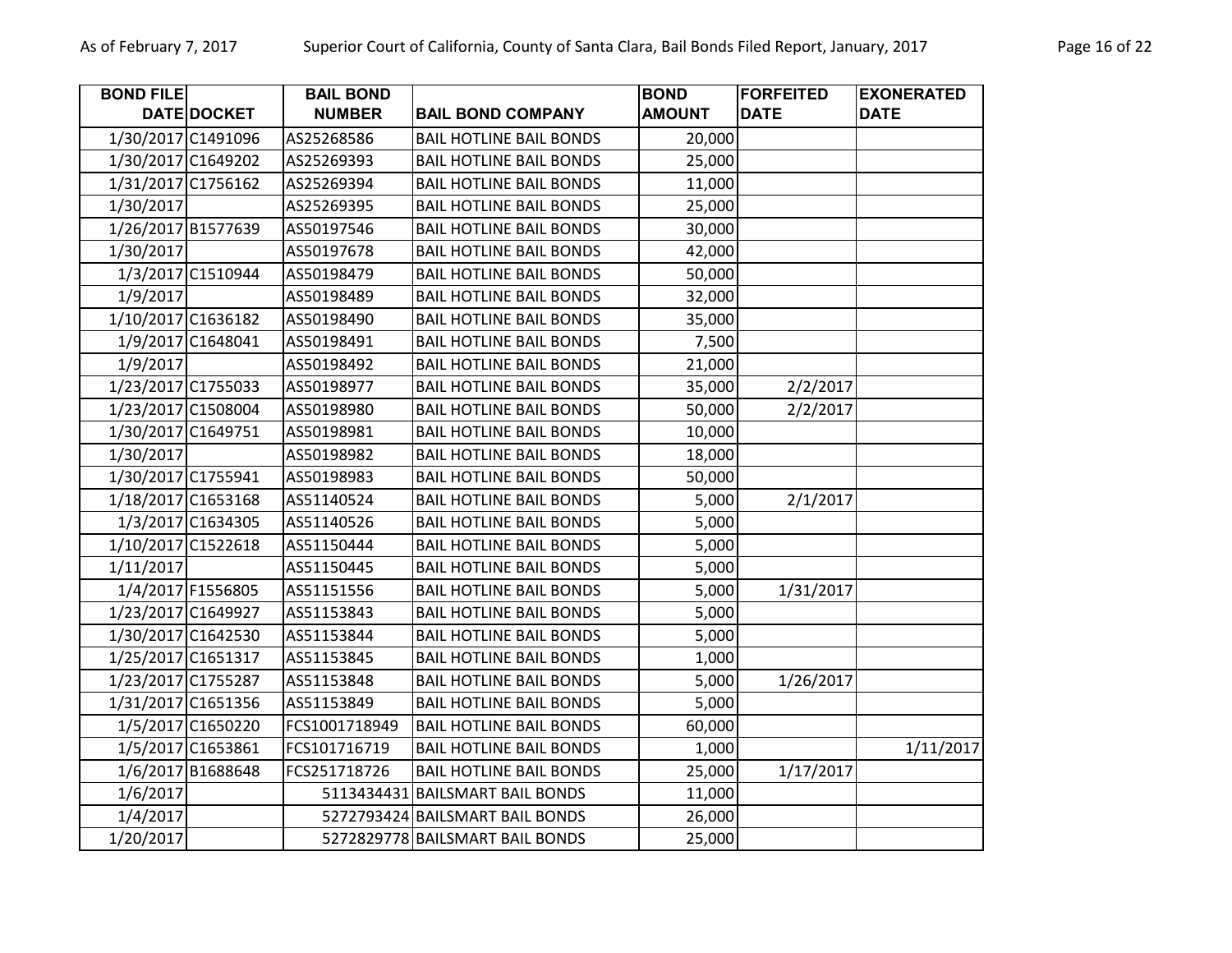| <b>BOND FILE</b> |                    | <b>BAIL BOND</b> |                                  | <b>BOND</b>   | <b>FORFEITED</b> | <b>EXONERATED</b> |
|------------------|--------------------|------------------|----------------------------------|---------------|------------------|-------------------|
|                  | <b>DATE DOCKET</b> | <b>NUMBER</b>    | <b>BAIL BOND COMPANY</b>         | <b>AMOUNT</b> | <b>DATE</b>      | <b>DATE</b>       |
|                  | 1/3/2017 C1649255  |                  | 5551727645 BAILSMART BAIL BONDS  | 10,000        |                  |                   |
|                  | 1/4/2017 C1756604  |                  | 5105646444 BODYGUARD BAIL BONDS  | 60,000        |                  |                   |
|                  | 1/3/2017 C1652757  |                  | 5200149116 BODYGUARD BAIL BONDS  | 5,000         |                  |                   |
| 1/10/2017        |                    |                  | 5272833434 BODYGUARD BAIL BONDS  | 25,000        |                  |                   |
| 1/30/2017        |                    |                  | 5272833447 BODYGUARD BAIL BONDS  | 22,000        |                  |                   |
| 1/3/2017         |                    |                  | 5272833450 BODYGUARD BAIL BONDS  | 21,000        |                  |                   |
|                  | 1/12/2017 B1688599 |                  | 5272833463 BODYGUARD BAIL BONDS  | 15,000        |                  |                   |
| 1/3/2017         |                    |                  | 5272833476 BODYGUARD BAIL BONDS  | 25,000        |                  |                   |
| 1/3/2017         |                    |                  | 5551668092 BODYGUARD BAIL BONDS  | 30,000        |                  |                   |
| 1/5/2017         |                    |                  | 5551668104 BODYGUARD BAIL BONDS  | 15,000        |                  |                   |
| 1/23/2017        |                    |                  | 5551673304 BODYGUARD BAIL BONDS  | 25,000        |                  |                   |
|                  | 1/3/2017 C1496653  |                  | 5551673359 BODYGUARD BAIL BONDS  | 50,000        |                  |                   |
|                  | 1/3/2017 C1649315  |                  | 5802776332 BODYGUARD BAIL BONDS  | 1,000         |                  |                   |
|                  | 1/26/2017 B1152779 | AS51144279       | <b>CASTLE BAIL BONDS</b>         | 5,000         |                  |                   |
| 1/3/2017         |                    | AS50197871       | DIAZ BROS BAIL BONDS             | 25,000        |                  |                   |
| 1/3/2017         |                    | 2016BB032540     | <b>DISCREET BAIL BONDS</b>       | 10,000        |                  |                   |
| 1/3/2017         |                    | 2016CC021691     | <b>DISCREET BAIL BONDS</b>       | 21,000        |                  |                   |
| 1/3/2017         |                    | 2016CC023282     | <b>DISCREET BAIL BONDS</b>       | 25,000        |                  |                   |
|                  | 1/9/2017 B1684338  | 2017BB004001     | <b>DISCREET BAIL BONDS</b>       | 10,000        |                  |                   |
| 1/9/2017         |                    | 2017CC002372     | <b>DISCREET BAIL BONDS</b>       | 25,000        |                  |                   |
| 1/10/2017        |                    | 2017CC002375     | <b>DISCREET BAIL BONDS</b>       | 25,000        |                  |                   |
| 1/9/2017         |                    | 2017CC002376     | <b>DISCREET BAIL BONDS</b>       | 25,000        |                  |                   |
| 1/24/2017        |                    | 2017CC002377     | <b>DISCREET BAIL BONDS</b>       | 25,000        |                  |                   |
| 1/12/2017        |                    | 2017CC002380     | <b>DISCREET BAIL BONDS</b>       | 25,000        |                  |                   |
| 1/5/2017         |                    | 2017DD002055     | <b>DISCREET BAIL BONDS</b>       | 35,000        |                  |                   |
| 1/11/2017        |                    | 2017DD002056     | <b>DISCREET BAIL BONDS</b>       | 25,000        |                  |                   |
| 1/24/2017        |                    | 2017EE000922     | <b>DISCREET BAIL BONDS</b>       | 100,000       |                  |                   |
| 1/10/2017        |                    | 2017FF000151     | <b>DISCREET BAIL BONDS</b>       | 165,000       |                  |                   |
|                  | 1/3/2017 C1109055  |                  | 5200159113 EIGHT BALL BAIL BONDS | 300,000       | 1/11/2017        |                   |
|                  | 1/30/2017 F1663019 |                  | 5272837148 EIGHT BALL BAIL BONDS | 25,000        |                  |                   |
|                  | 1/17/2017 F1659974 |                  | 5272839337 EIGHT BALL BAIL BONDS | 10,000        |                  |                   |
| 1/18/2017        |                    | 2017BB004114     | <b>ESPINOZA BAIL BONDS</b>       | 10,000        |                  |                   |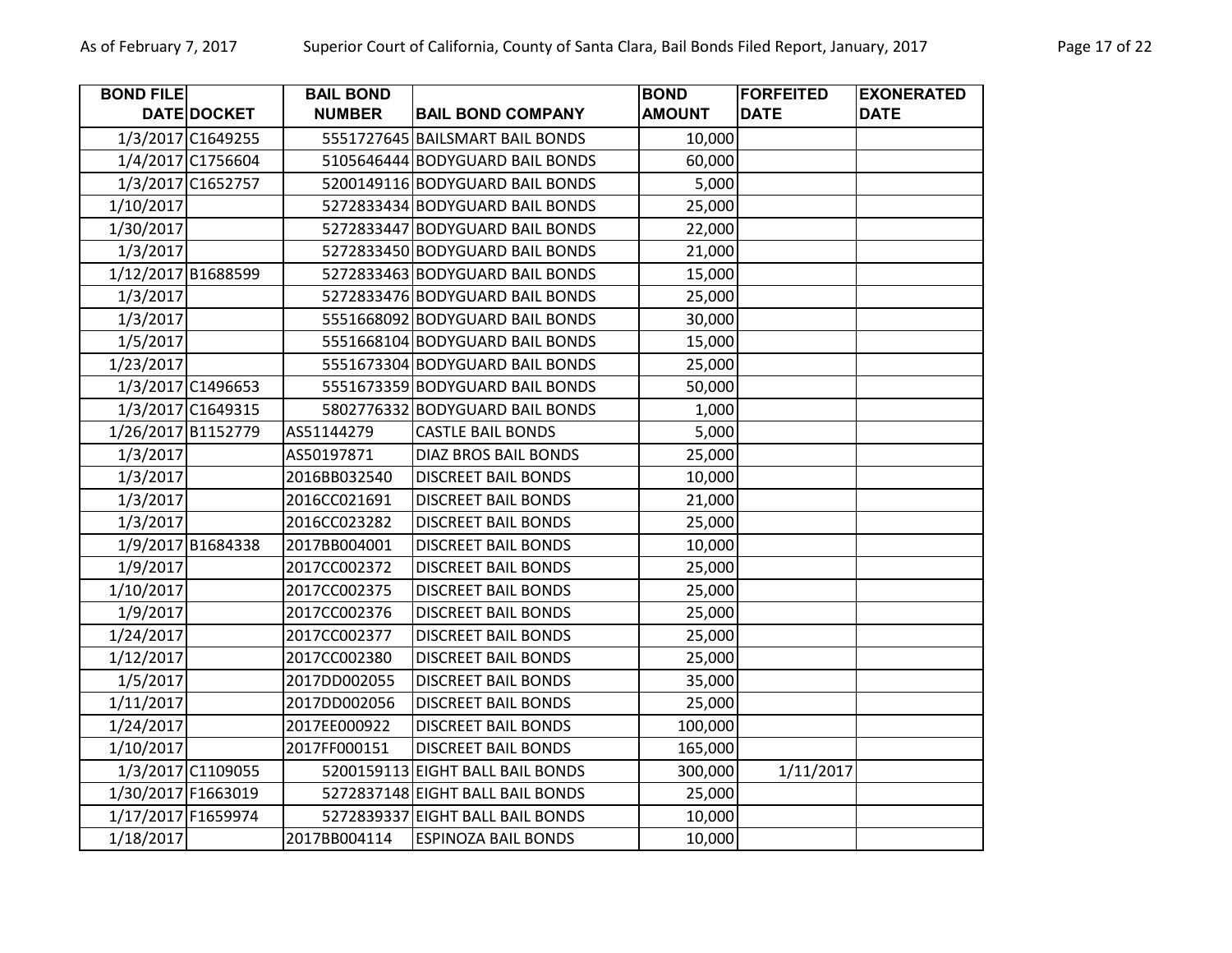| <b>BOND FILE</b> |                    | <b>BAIL BOND</b> |                                | <b>BOND</b>   | <b>FORFEITED</b> | <b>EXONERATED</b> |
|------------------|--------------------|------------------|--------------------------------|---------------|------------------|-------------------|
|                  | <b>DATE DOCKET</b> | <b>NUMBER</b>    | <b>BAIL BOND COMPANY</b>       | <b>AMOUNT</b> | <b>DATE</b>      | <b>DATE</b>       |
|                  | 1/27/2017 C1754640 | 2017CC002503     | <b>ESPINOZA BAIL BONDS</b>     | 25,000        |                  |                   |
|                  | 1/23/2017 C1651729 | 2017CC002511     | <b>ESPINOZA BAIL BONDS</b>     | 16,000        |                  |                   |
|                  | 1/13/2017 C1224935 | 2017EE000988     | <b>ESPINOZA BAIL BONDS</b>     | 50,000        |                  |                   |
| 1/20/2017        |                    | AB00905136       | <b>GOLD CITY BAIL BONDS</b>    | 10,000        |                  |                   |
| 1/10/2017        |                    | AC00907606       | <b>GOLD CITY BAIL BONDS</b>    | 25,000        |                  |                   |
| 1/30/2017        |                    | AD00904086       | <b>GOLD CITY BAIL BONDS</b>    | 30,000        |                  |                   |
|                  | 1/23/2017 C1637958 | T10050592350     | <b>GOLDEN STATE BAIL BONDS</b> | 75,000        |                  |                   |
|                  | 1/3/2017 C1654137  | T10050592351     | <b>GOLDEN STATE BAIL BONDS</b> | 60,000        | 1/6/2017         |                   |
|                  | 1/4/2017 C1510265  | T10050592352     | <b>GOLDEN STATE BAIL BONDS</b> | 100,000       |                  | 1/5/2017          |
|                  | 1/3/2017 C1645793  | T10050592353     | <b>GOLDEN STATE BAIL BONDS</b> | 100,000       |                  | 1/5/2017          |
|                  | 1/3/2017 C1650812  | T10050592354     | <b>GOLDEN STATE BAIL BONDS</b> | 100,000       |                  |                   |
| 1/23/2017        |                    | T10050598254     | <b>GOLDEN STATE BAIL BONDS</b> | 22,000        |                  |                   |
| 1/31/2017        |                    | T10050598255     | <b>GOLDEN STATE BAIL BONDS</b> | 96,000        |                  |                   |
|                  | 1/9/2017 B1689467  | T15050592355     | <b>GOLDEN STATE BAIL BONDS</b> | 60,000        |                  |                   |
|                  | 1/17/2017 B1689779 | T25050570587     | <b>GOLDEN STATE BAIL BONDS</b> | 100,000       |                  |                   |
|                  | 1/11/2017 C1653799 | T25050570588     | <b>GOLDEN STATE BAIL BONDS</b> | 50,000        |                  |                   |
|                  | 1/3/2017 C1522431  | T2550592341      | <b>GOLDEN STATE BAIL BONDS</b> | 15,000        | 1/19/2017        |                   |
| 1/4/2017         |                    | T2550592343      | <b>GOLDEN STATE BAIL BONDS</b> | 25,000        |                  |                   |
|                  | 1/23/2017 C1645088 | T2550592344      | <b>GOLDEN STATE BAIL BONDS</b> | 25,000        | 2/2/2017         |                   |
|                  | 1/23/2017 C1645088 | T2550598244      | <b>GOLDEN STATE BAIL BONDS</b> | 25,000        |                  |                   |
|                  | 1/23/2017 B1790141 | T50050574078     | <b>GOLDEN STATE BAIL BONDS</b> | 50,000        |                  |                   |
| 1/18/2017        |                    | T5050583474      | <b>GOLDEN STATE BAIL BONDS</b> | 26,000        |                  |                   |
| 1/5/2017         |                    | T5050583475      | <b>GOLDEN STATE BAIL BONDS</b> | 30,000        |                  |                   |
| 1/3/2017         |                    | T5050592348      | <b>GOLDEN STATE BAIL BONDS</b> | 30,000        |                  |                   |
| 1/26/2017        |                    | T75050583478     | <b>GOLDEN STATE BAIL BONDS</b> | 100,000       |                  |                   |
|                  | 1/10/2017 C1754650 | IS150K5958       | <b>GOTTA GO BAIL BONDS</b>     | 110,000       |                  |                   |
|                  | 1/10/2017 C1754650 | IS150K5959       | <b>GOTTA GO BAIL BONDS</b>     | 110,000       |                  |                   |
|                  | 1/10/2017 F1662760 |                  | 5200147886 JAG BAIL BONDS, INC | 5,000         |                  |                   |
|                  | 1/24/2017 C1638055 |                  | 5200147899 JAG BAIL BONDS, INC | 10,000        |                  |                   |
| 1/3/2017         |                    |                  | 5272841015 JAG BAIL BONDS, INC | 15,000        |                  |                   |
| 1/18/2017        |                    |                  | 5272841028 JAG BAIL BONDS, INC | 25,000        |                  |                   |
| 1/30/2017        |                    |                  | 5272864698 JAG BAIL BONDS, INC | 10,000        |                  |                   |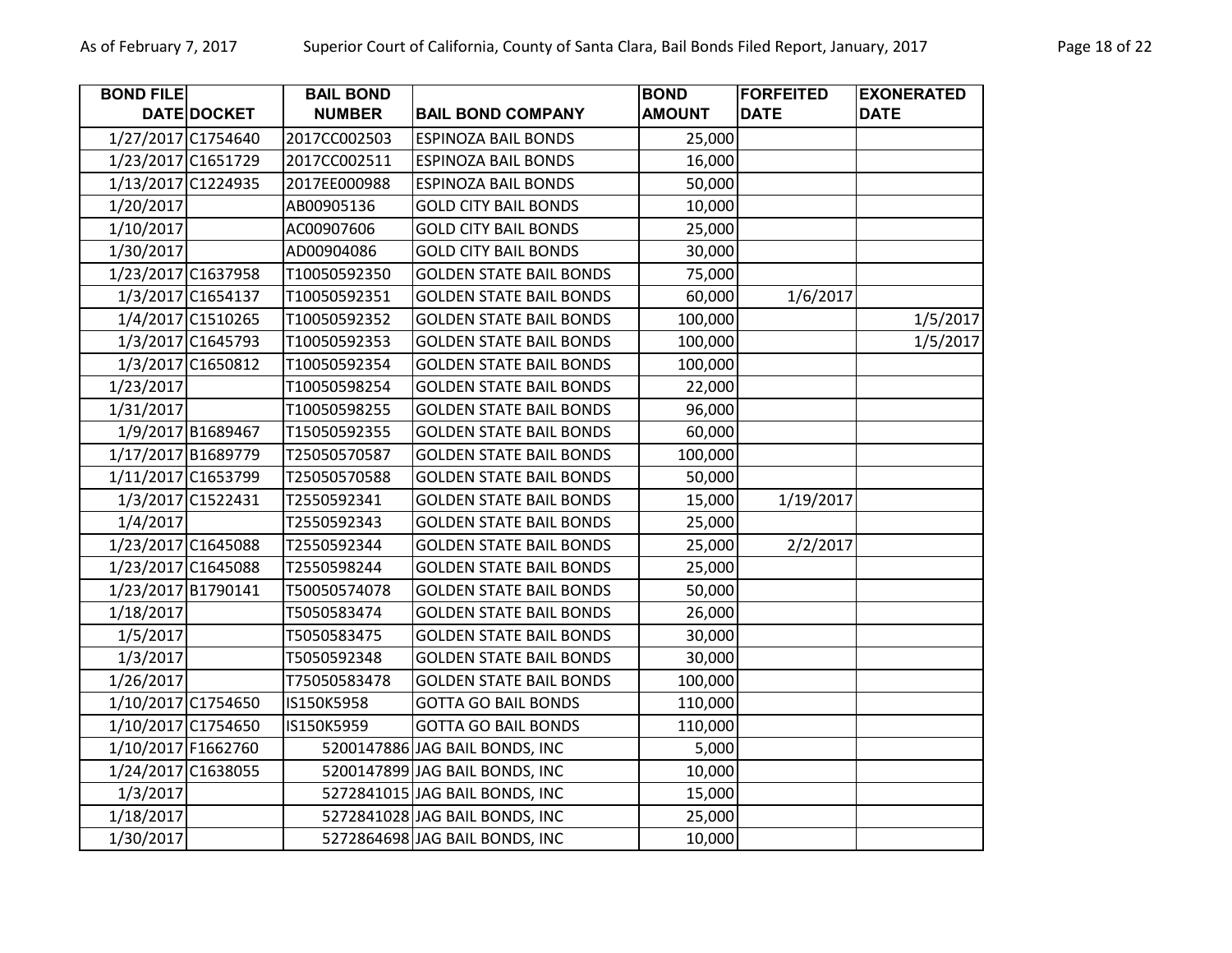| <b>BOND FILE</b> |                    | <b>BAIL BOND</b> |                                | <b>BOND</b>   | <b>FORFEITED</b> | <b>EXONERATED</b> |
|------------------|--------------------|------------------|--------------------------------|---------------|------------------|-------------------|
|                  | DATE DOCKET        | <b>NUMBER</b>    | <b>BAIL BOND COMPANY</b>       | <b>AMOUNT</b> | <b>DATE</b>      | <b>DATE</b>       |
| 1/9/2017         |                    |                  | 5551720464 JAG BAIL BONDS, INC | 50,000        |                  |                   |
|                  | 1/17/2017 C1651543 | 2017BB002722     | KATHY ERKEN BAIL BONDS         | 5,000         |                  |                   |
|                  | 1/17/2017 C1651549 | AD00908426       | KEITH CARTER BAIL BONDS        | 50,000        |                  |                   |
| 1/3/2017         |                    | S1102512140      | <b>LATINO BAIL BONDS</b>       | 10,000        |                  |                   |
| 1/3/2017         |                    | S2602589355      | <b>LATINO BAIL BONDS</b>       | 25,000        |                  |                   |
|                  | 1/3/2017 C1490710  | S2602589356      | <b>LATINO BAIL BONDS</b>       | 25,000        |                  |                   |
| 1/23/2017        |                    |                  | 511349591 LE BAIL BONDS        | 5,000         |                  |                   |
| 1/3/2017         |                    |                  | 5105630911 LE BAIL BONDS       | 70,000        |                  |                   |
|                  | 1/12/2017 B1689634 |                  | 5105637361 LE BAIL BONDS       | 75,000        |                  |                   |
|                  | 1/12/2017 B1685270 |                  | 5105637374 LE BAIL BONDS       | 100,000       |                  |                   |
|                  | 1/17/2017 C1650834 |                  | 5113365302 LE BAIL BONDS       | 5,000         |                  |                   |
|                  | 1/12/2017 B1577196 |                  | 5113417384 LE BAIL BONDS       | 10,000        |                  |                   |
| 1/9/2017         |                    |                  | 5113424575 LE BAIL BONDS       | 10,000        |                  |                   |
| 1/4/2017         |                    |                  | 5113424588 LE BAIL BONDS       | 10,000        |                  |                   |
| 1/3/2017         |                    |                  | 5113443697 LE BAIL BONDS       | 10,000        |                  |                   |
|                  | 1/18/2017 C1755049 |                  | 5113443709 LE BAIL BONDS       | 3,000         | 1/24/2017        |                   |
|                  | 1/18/2017 C1650960 |                  | 5113443712 LE BAIL BONDS       | 5,000         | 1/24/2017        |                   |
| 1/18/2017        |                    |                  | 5113443811 LE BAIL BONDS       | 10,000        |                  |                   |
| 1/18/2017        |                    |                  | 5113443837 LE BAIL BONDS       | 10,000        |                  |                   |
|                  | 1/26/2017 B1689481 |                  | 5113477328 LE BAIL BONDS       | 10,000        |                  |                   |
| 1/10/2017        |                    |                  | 5150100197 LE BAIL BONDS       | 115,000       |                  |                   |
|                  | 1/25/2017 C1647299 |                  | 5150101305 LE BAIL BONDS       | 107,000       |                  |                   |
|                  | 1/27/2017 B1790126 |                  | 5200159481 LE BAIL BONDS       | 600,000       |                  |                   |
|                  | 1/5/2017 C1511045  |                  | 5250096682 LE BAIL BONDS       | 200,000       |                  |                   |
|                  | 1/9/2017 C1647266  |                  | 5272717471 LE BAIL BONDS       | 20,000        |                  |                   |
| 1/9/2017         |                    |                  | 5272717484 LE BAIL BONDS       | 25,000        |                  |                   |
| 1/3/2017         |                    |                  | 5272733815 LE BAIL BONDS       | 25,000        |                  |                   |
|                  | 1/18/2017 C1652971 |                  | 5272733828 LE BAIL BONDS       | 25,000        | 1/24/2017        |                   |
|                  | 1/3/2017 C1653250  |                  | 5272744202 LE BAIL BONDS       | 25,000        |                  |                   |
|                  | 1/18/2017 C1641778 |                  | 5272748284 LE BAIL BONDS       | 25,000        | 1/24/2017        |                   |
|                  | 1/31/2017 C1357031 |                  | 5272829017 LE BAIL BONDS       | 25,000        | 1/31/2017        |                   |
|                  | 1/3/2017 C1651989  |                  | 5551670965 LE BAIL BONDS       | 50,000        |                  | 1/3/2017          |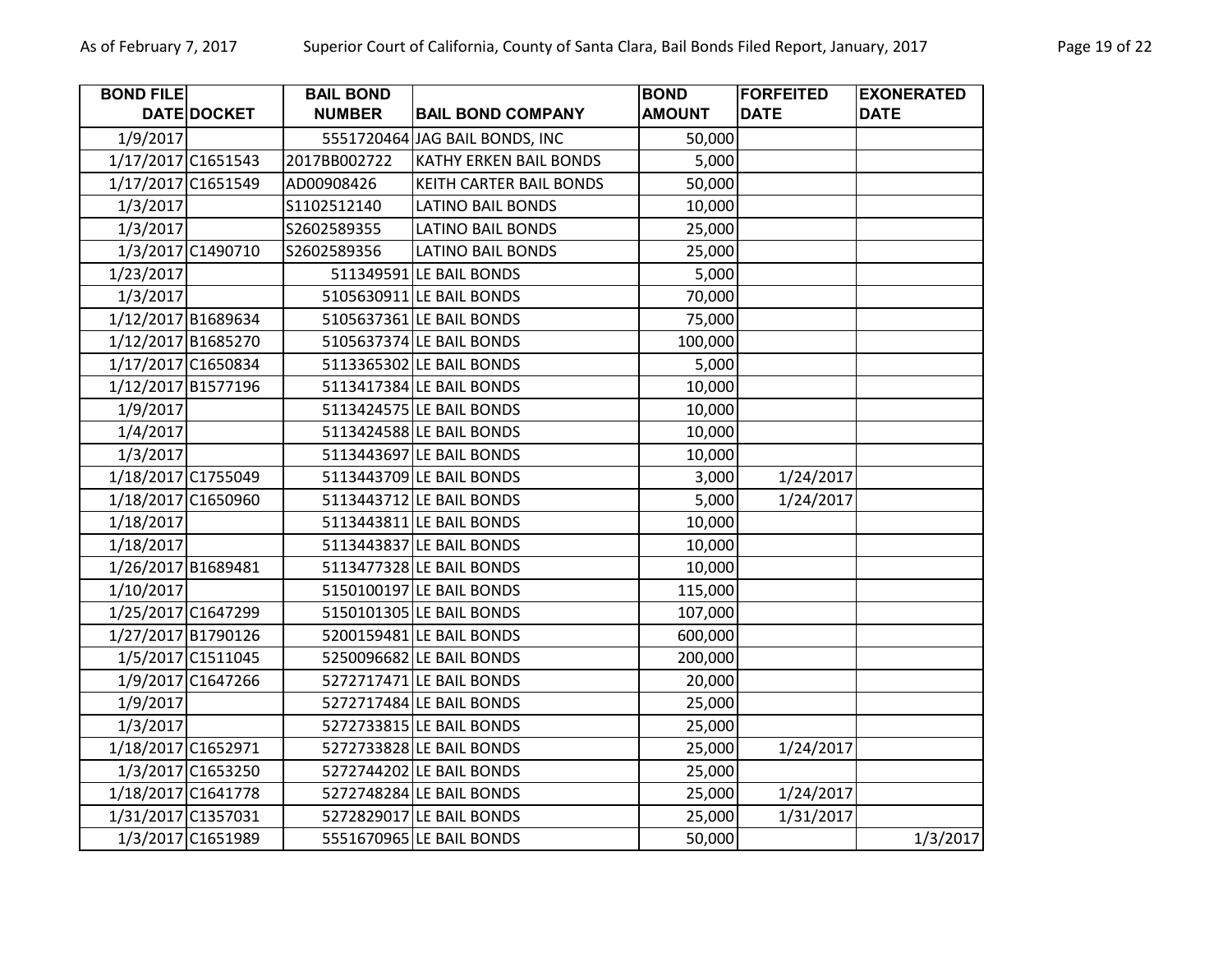| <b>BOND FILE</b>   |                    | <b>BAIL BOND</b> |                          | <b>BOND</b>   | <b>FORFEITED</b> | <b>EXONERATED</b> |
|--------------------|--------------------|------------------|--------------------------|---------------|------------------|-------------------|
|                    | DATE DOCKET        | <b>NUMBER</b>    | <b>BAIL BOND COMPANY</b> | <b>AMOUNT</b> | <b>DATE</b>      | <b>DATE</b>       |
|                    | 1/3/2017 C1651989  |                  | 5551674864 LE BAIL BONDS | 50,000        |                  |                   |
|                    | 1/9/2017 B1790068  |                  | 5551674989 LE BAIL BONDS | 30,000        |                  |                   |
|                    | 1/25/2017 C1755644 |                  | 5551680269 LE BAIL BONDS | 25,000        |                  |                   |
|                    | 1/23/2017 C1651169 |                  | 5551680272 LE BAIL BONDS | 15,000        |                  |                   |
|                    | 1/18/2017 B1790198 | AS100139586      | <b>LUNA BAIL BONDS</b>   | 51,000        |                  |                   |
|                    | 1/19/2017 F1763497 | AS100139993      | <b>LUNA BAIL BONDS</b>   | 70,000        |                  |                   |
| 1/3/2017           |                    | AS100140003      | <b>LUNA BAIL BONDS</b>   | 55,000        |                  |                   |
|                    | 1/12/2017 C1651635 | AS100140052      | <b>LUNA BAIL BONDS</b>   | 75,000        |                  |                   |
|                    | 1/23/2017 C1755489 | AS100141676      | <b>LUNA BAIL BONDS</b>   | 80,000        |                  |                   |
|                    | 1/24/2017 C1518984 | AS15472836       | <b>LUNA BAIL BONDS</b>   | 10,000        |                  |                   |
| 1/12/2017          |                    | AS15474781       | <b>LUNA BAIL BONDS</b>   | 10,000        |                  |                   |
|                    | 1/23/2017 C1629007 | AS15474784       | <b>LUNA BAIL BONDS</b>   | 10,000        |                  |                   |
|                    | 1/3/2017 C1651665  | AS15474790       | <b>LUNA BAIL BONDS</b>   | 10,000        |                  |                   |
|                    | 1/4/2017 B1688413  | AS15474791       | <b>LUNA BAIL BONDS</b>   | 8,000         |                  |                   |
| 1/3/2017           |                    | AS15474792       | LUNA BAIL BONDS          | 10,000        |                  |                   |
|                    | 1/9/2017 C1653868  | AS15474795       | <b>LUNA BAIL BONDS</b>   | 11,000        |                  | 1/19/2017         |
|                    | 1/3/2017 C1643508  | AS15474796       | <b>LUNA BAIL BONDS</b>   | 6,000         |                  |                   |
|                    | 1/30/2017 F1663016 | AS15476311       | LUNA BAIL BONDS          | 10,000        |                  |                   |
|                    | 1/25/2017 C1519603 | AS15476313       | <b>LUNA BAIL BONDS</b>   | 10,000        |                  |                   |
|                    | 1/31/2017 C1632539 | AS15476642       | <b>LUNA BAIL BONDS</b>   | 11,000        |                  |                   |
| 1/30/2017          |                    | AS15477975       | <b>LUNA BAIL BONDS</b>   | 10,000        |                  |                   |
| 1/26/2017 F1763167 |                    | AS25259224       | <b>LUNA BAIL BONDS</b>   | 10,000        |                  |                   |
|                    | 1/24/2017 B1689761 | AS25260244       | <b>LUNA BAIL BONDS</b>   | 15,000        |                  |                   |
| 1/9/2017           |                    | AS25260400       | LUNA BAIL BONDS          | 25,000        |                  |                   |
|                    | 1/3/2017 C1640555  | AS25260594       | LUNA BAIL BONDS          | 25,000        |                  |                   |
| 1/23/2017          |                    | AS25260604       | <b>LUNA BAIL BONDS</b>   | 25,000        |                  |                   |
| 1/26/2017          |                    | AS25261251       | LUNA BAIL BONDS          | 25,000        |                  |                   |
| 1/4/2017           |                    | AS50190973       | <b>LUNA BAIL BONDS</b>   | 30,000        |                  |                   |
|                    | 1/4/2017 F1663068  | AS50191389       | <b>LUNA BAIL BONDS</b>   | 20,000        |                  |                   |
| 1/23/2017          |                    | AS50192288       | <b>LUNA BAIL BONDS</b>   | 32,000        |                  |                   |
|                    | 1/23/2017 C1648102 | AS50192289       | LUNA BAIL BONDS          | 40,000        |                  |                   |
| 1/18/2017          |                    | AS50192383       | <b>LUNA BAIL BONDS</b>   | 35,000        |                  |                   |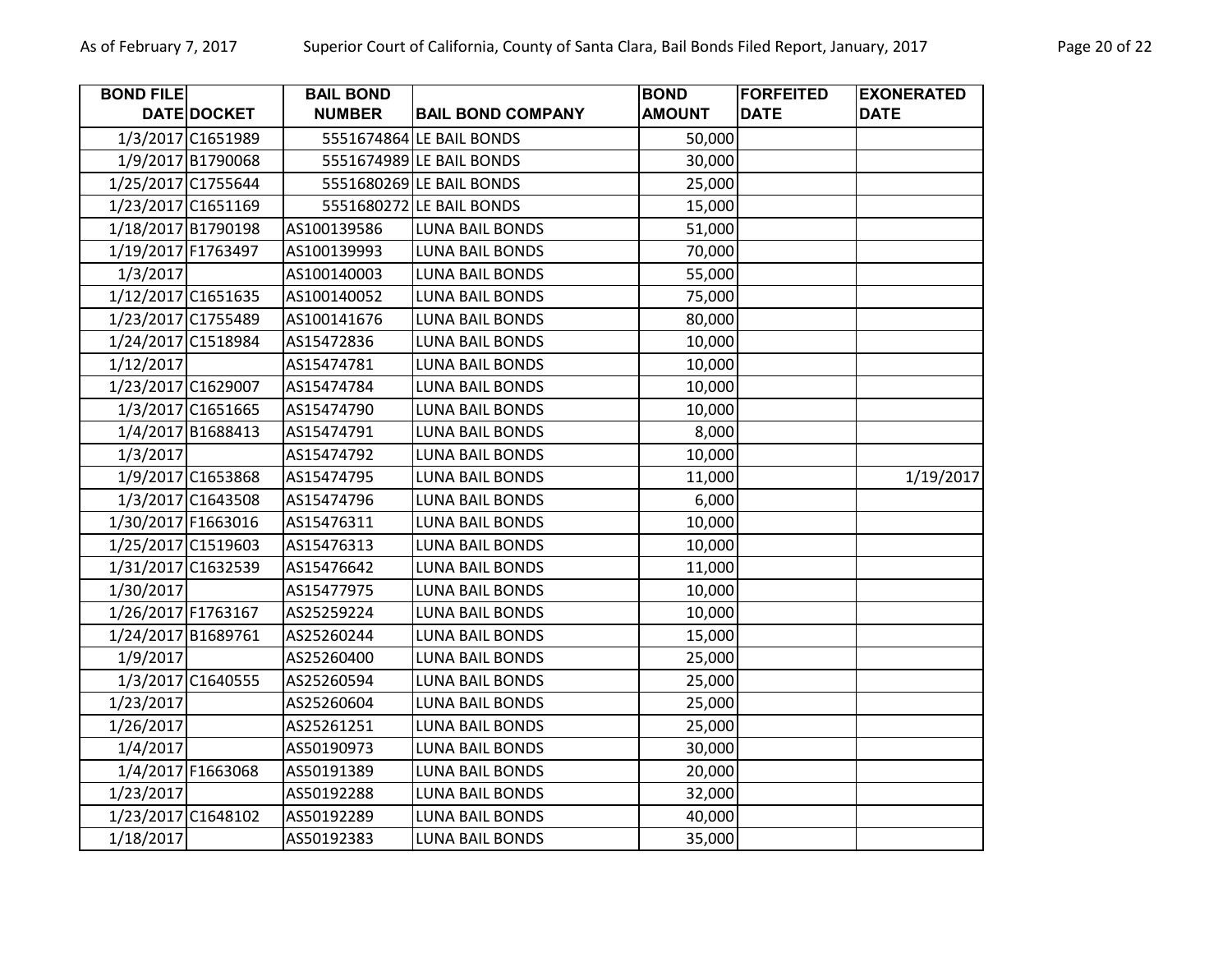| <b>BOND FILE</b> |                    | <b>BAIL BOND</b> |                                       | <b>BOND</b>   | <b>FORFEITED</b> | <b>EXONERATED</b> |
|------------------|--------------------|------------------|---------------------------------------|---------------|------------------|-------------------|
|                  | <b>DATE DOCKET</b> | <b>NUMBER</b>    | <b>BAIL BOND COMPANY</b>              | <b>AMOUNT</b> | <b>DATE</b>      | <b>DATE</b>       |
|                  | 1/27/2017 C1651272 | AS51130113       | <b>LUNA BAIL BONDS</b>                | 5,000         |                  |                   |
|                  | 1/10/2017 C1361444 | AS51139968       | <b>LUNA BAIL BONDS</b>                | 5,000         |                  |                   |
|                  | 1/30/2017 C1639354 | AS51141084       | <b>LUNA BAIL BONDS</b>                | 3,000         |                  |                   |
|                  | 1/3/2017 C1654131  | AS51143017       | <b>LUNA BAIL BONDS</b>                | 5,000         |                  |                   |
|                  | 1/4/2017 C1650828  | AS51143018       | LUNA BAIL BONDS                       | 5,000         |                  |                   |
|                  | 1/12/2017 C1652310 | AS51143019       | <b>LUNA BAIL BONDS</b>                | 5,000         |                  |                   |
|                  | 1/4/2017 C1198151  | AS51143021       | <b>LUNA BAIL BONDS</b>                | 5,000         |                  |                   |
|                  | 1/5/2017 C1645660  | AS51143022       | <b>LUNA BAIL BONDS</b>                | 5,000         |                  | 1/10/2017         |
|                  | 1/9/2017 C1646829  | U1020616334      | <b>NOR CAL BAIL BONDS</b>             | 5,000         |                  |                   |
|                  | 1/19/2017 F1659815 | AS15472459       | PACIFIC COAST BAIL BONDS              | 6,000         |                  |                   |
|                  | 1/19/2017 F1763236 | AS25258273       | PACIFIC COAST BAIL BONDS              | 25,000        |                  |                   |
|                  | 1/25/2017 C1652162 | AS150100447      | PLAN B BAIL BONDS                     | 150,000       |                  |                   |
|                  | 1/25/2017 C1646609 | AS51154364       | PLAN B BAIL BONDS                     | 5,000         |                  |                   |
| 1/23/2017        |                    | 2017DD002142     | RAMIREZ BAIL BONDS                    | 25,000        |                  |                   |
| 1/30/2017        |                    | 2017DD002143     | RAMIREZ BAIL BONDS                    | 25,000        |                  |                   |
|                  | 1/10/2017 C1647122 | 5017AA018161     | <b>TAPOUT BAIL BONDS</b>              | 3,000         |                  |                   |
|                  | 1/6/2017 C1653204  | IS15K376596      | <b>TEDD WALLACE BAIL BONDS</b>        | 5,000         | 2/6/2017         |                   |
|                  | 1/23/2017 B1689491 | IS15K376637      | TEDD WALLACE BAIL BONDS               | 5,000         |                  |                   |
|                  | 1/12/2017 C1650092 | AS25264165       | <b>TONY DIAZ BAIL BONDS</b>           | 20,000        |                  |                   |
|                  | 1/18/2017 C1651192 |                  | 5113413133 VERONICA MELERO BAIL BONDS | 10,000        |                  |                   |
|                  | 1/3/2017 C1485989  |                  | 5113442265 VERONICA MELERO BAIL BONDS | 10,000        |                  |                   |
|                  | 1/11/2017 F1557813 |                  | 5250097986 VERONICA MELERO BAIL BONDS | 200,000       |                  |                   |
| 1/23/2017        |                    |                  | 5272771398 VERONICA MELERO BAIL BONDS | 25,000        |                  |                   |
|                  | 1/4/2017 B1790055  |                  | 5272785658 VERONICA MELERO BAIL BONDS | 25,000        |                  |                   |
| 1/23/2017        |                    |                  | 5272812280 VERONICA MELERO BAIL BONDS | 25,000        |                  |                   |
| 1/23/2017        |                    |                  | 5551680230 VERONICA MELERO BAIL BONDS | 40,000        |                  |                   |
|                  | 1/23/2017 C1650838 |                  | 5803037667 VERONICA MELERO BAIL BONDS | 5,000         |                  |                   |
| 1/3/2017         |                    | A152210795       | <b>VU BAIL BONDS</b>                  | 10,000        |                  |                   |
|                  | 1/6/2017 C1653251  | A152210797       | <b>VU BAIL BONDS</b>                  | 10,000        |                  |                   |
| 1/4/2017         |                    | A302151704       | <b>VU BAIL BONDS</b>                  | 25,000        |                  |                   |
|                  | 1/11/2017 F1763255 | A302151705       | <b>VU BAIL BONDS</b>                  | 26,000        |                  |                   |
| 1/11/2017        |                    | A302151706       | <b>VU BAIL BONDS</b>                  | 25,000        |                  |                   |